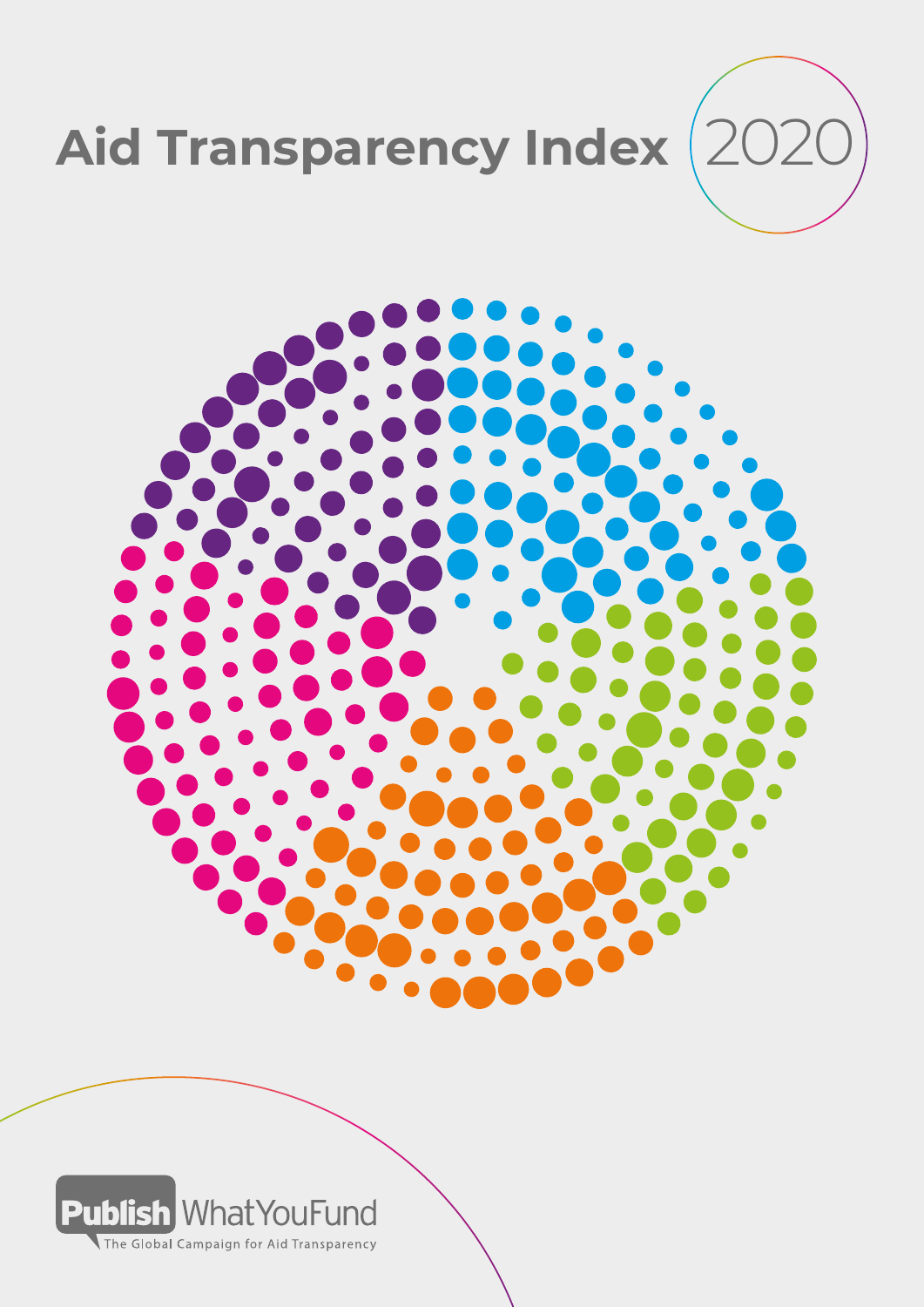Publish What You Fund is the global campaign for aid and development transparency. Launched in 2008, we envisage a world where aid and development information is **transparent**, **available,**  and **used** for effective decision making, public accountability, and lasting change for all citizens.

Publish What You Fund independently researched the 2020 Aid Transparency Index. We produced it with financial support from the William and Flora Hewlett Foundation and the Aid Transparency Index Supporters' Coalition. The Coalition brings together donor agencies with the shared objective of promoting transparency in aid and development finance by maintaining the Aid Transparency Index as an independent monitoring tool.

This report was researched and written by Alex Tilley with support from Elma Jenkins.

Publish What You Fund is grateful to the many people involved in producing this Index. We would particularly like to thank the 34 independent reviewers who reviewed the individual donor assessments.

Many thanks also to Toby Mendel from the Centre for Law and Democracy who provided invaluable advice on our methodology for assessing access to information and information disclosure policies.



This document has been produced with the financial assistance of the European Union. The contents of this document are the sole responsibility of Publish What You Fund.



This publication was funded by UK Aid from the UK Government. However the views expressed do not necessarily reflect that of official UK Government policy.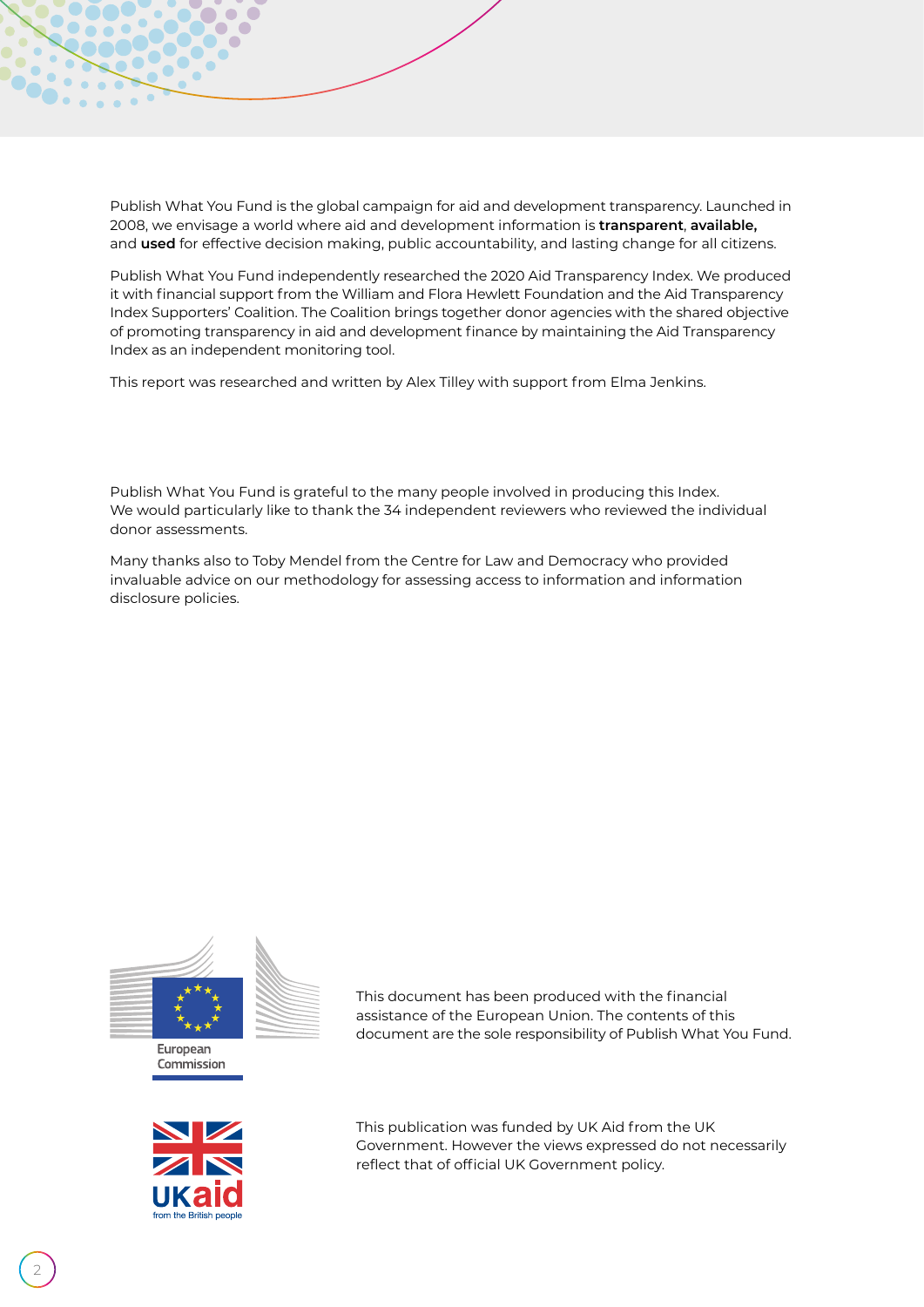

# **Contents**

| Executive Summary                                                            | 4  |
|------------------------------------------------------------------------------|----|
| Overall Scores and Ranking                                                   | 6  |
| Introduction                                                                 | 7  |
| 2020 Aid Transparency Index Results: Key Findings and Highlights             | 10 |
| Methodology                                                                  | 14 |
| Overview of Rankings and Categories                                          | 16 |
| Focus on Development Finance Institutions—Public and Private Portfolios      | 20 |
| Moving from Data Use to Data Engagement                                      | 23 |
| Recommendations                                                              | 26 |
| Annex 1: 2020 Aid Transparency Index Results and Comparison with 2018 Scores | 27 |
| Acronyms                                                                     | 29 |

## **Boxes, Figures, and Graphs**

| Box 1: The Publish What You Fund Aid Transparency Principles                                                                      | 8   |
|-----------------------------------------------------------------------------------------------------------------------------------|-----|
| Graph 1: increases in scores of donors that scored 'poor' in 2018                                                                 | 10  |
| Graph 2: comparison between bilateral aid agencies and foreign ministries                                                         | 11. |
| Graph 3: average scores across donors after the first and final rounds of data collection                                         | 13  |
| Box 2: 2020 Aid Transparency Tracker tests consultation                                                                           | 14  |
| Figure 1: the aid transparency components                                                                                         | 14  |
| Graph 4: radar chart of average component scores across donors in each category                                                   | 16  |
| Box 3: How did New Zealand improve its aid transparency?                                                                          | 17  |
| Box 4: United Nations organisations in the 2020 Aid Transparency Index                                                            | 18  |
| Graph 5: percentage of donors assessed in the Index publishing IATI data on a monthly,<br>quarterly, or less than quarterly basis | 19  |
| Graph 6: DFI scores in the 2020 Index                                                                                             | 21  |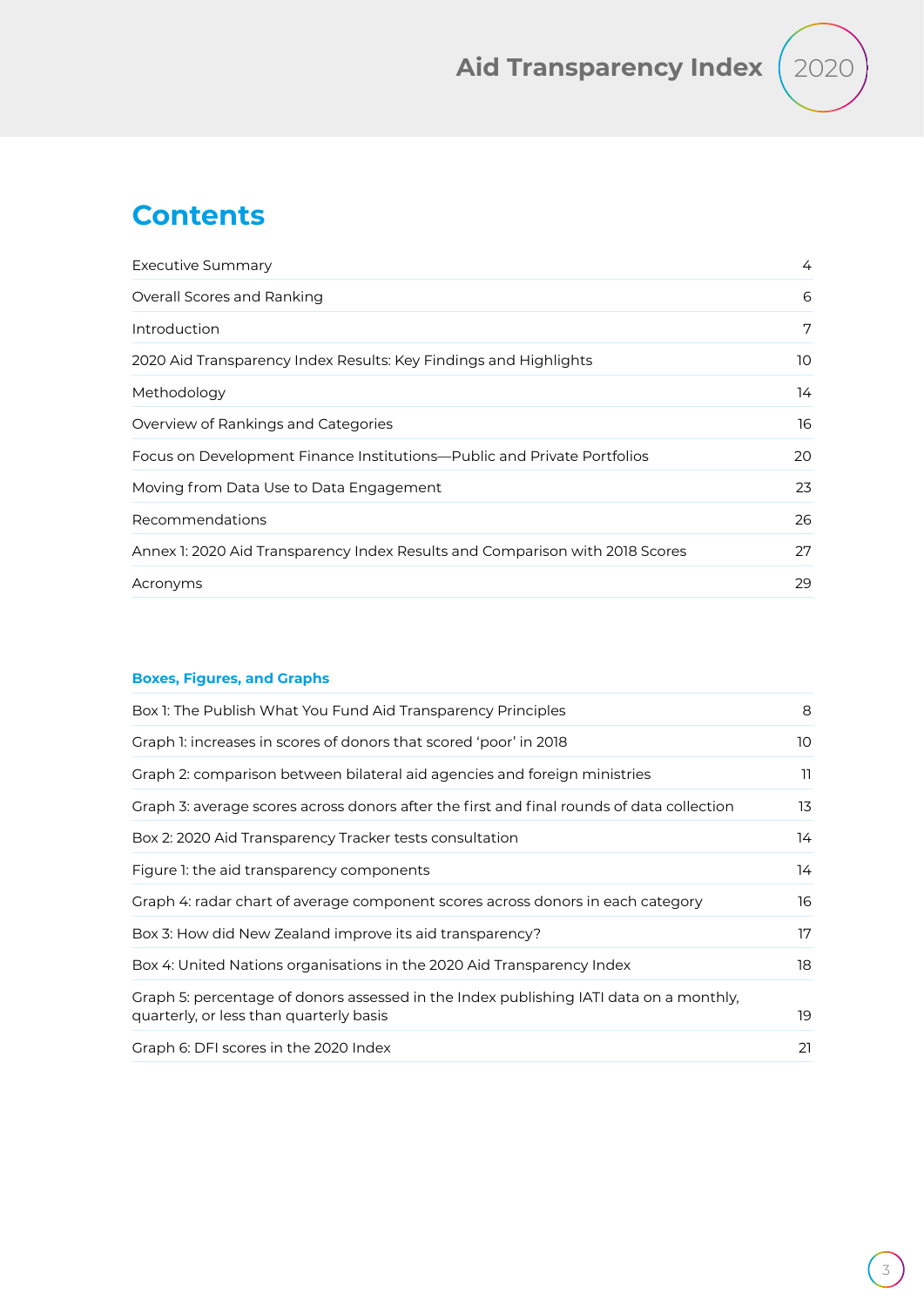# <span id="page-3-0"></span>**Executive Summary**

## **The context**

We produced the 2020 Aid Transparency Index in the midst of the most serious and devastating pandemic in living memory. The implications of the coronavirus pandemic for the aid sector include major impacts in both donor and partner countries. Bilateral, multilateral, philanthropic donors, and the private sector are pledging, committing, and disbursing billions of dollars in aid.

The transparency of international aid is more important than ever. As countries and international organisations quickly reallocate large quantities of aid to deal with the coronavirus pandemic, the decisions and actions they take should be open to public scrutiny. With resources stretched, they must target and spend aid as accurately as possible. Aid transparency facilitates information sharing among donors and with partner governments. It is key to improve the efficiency of resource allocation, coordination of the response, and for donors to learn from one another's interventions. Proactive, timely, comprehensive, and open data on aid flows is also critical for public oversight and accountability.

## **The 2020 Aid Transparency Index**

Publish What You Fund's Aid Transparency Index has been assessing the transparency of major aid donors since 2011. Our Index [methodology](http://www.publishwhatyoufund.org/the-index/methodology/) has evolved over the iterations of the Index. We carried out data collection from December 2019 to April 2020 and focused on 35 indicators. These indicators were grouped into five components: finance and budgets, joining-up development data, organisational planning and commitments, project attributes, and performance. The Index groups donors into five categories based on their overall scores: 'very good', 'good', 'fair', 'poor', and 'very poor'.

## **Key findings**

The 2020 Aid Transparency Index shows significant improvement in donors' overall transparency compared to 2018. Eleven donors moved into the 'very good' category, an increase of four from 2018. The number in 'good' increased by two, to 15. This means that over half of the 47 donors that we assessed are now in the 'good' or 'very good' categories. This shift towards greater transparency consisted of many donors making incremental improvements in their aid transparency and of individual donors making wholesale changes to their publication practices, leading to significant jumps in their scores.

The improvement in scores reflects that donors are publishing increasingly more, better-quality data in the International Aid Transparency Initiative (IATI) Standard. All of the donors, except those in the 'very poor' category, published IATI data about their activities and policies, meaning their information is open, timely, comparable, and centralised, meeting the international standard for aid transparency. We also saw donors improving the completeness of their IATI data, with 21 of the donors publishing against at least one additional indicator as compared to their 2018 performance, and nine donors starting to publish data against at least five more of the indicators.

The Index continues to drive behaviour towards greater transparency and openness among aid donors. An important element of this is the Index data collection process itself, during which Publish What You Fund engages directly with donors and provides feedback on how they can improve their data, approaches, and policies. The average score based on the first set of collected data was 54.4, which increased to 63.4 in the final data collection round four months later.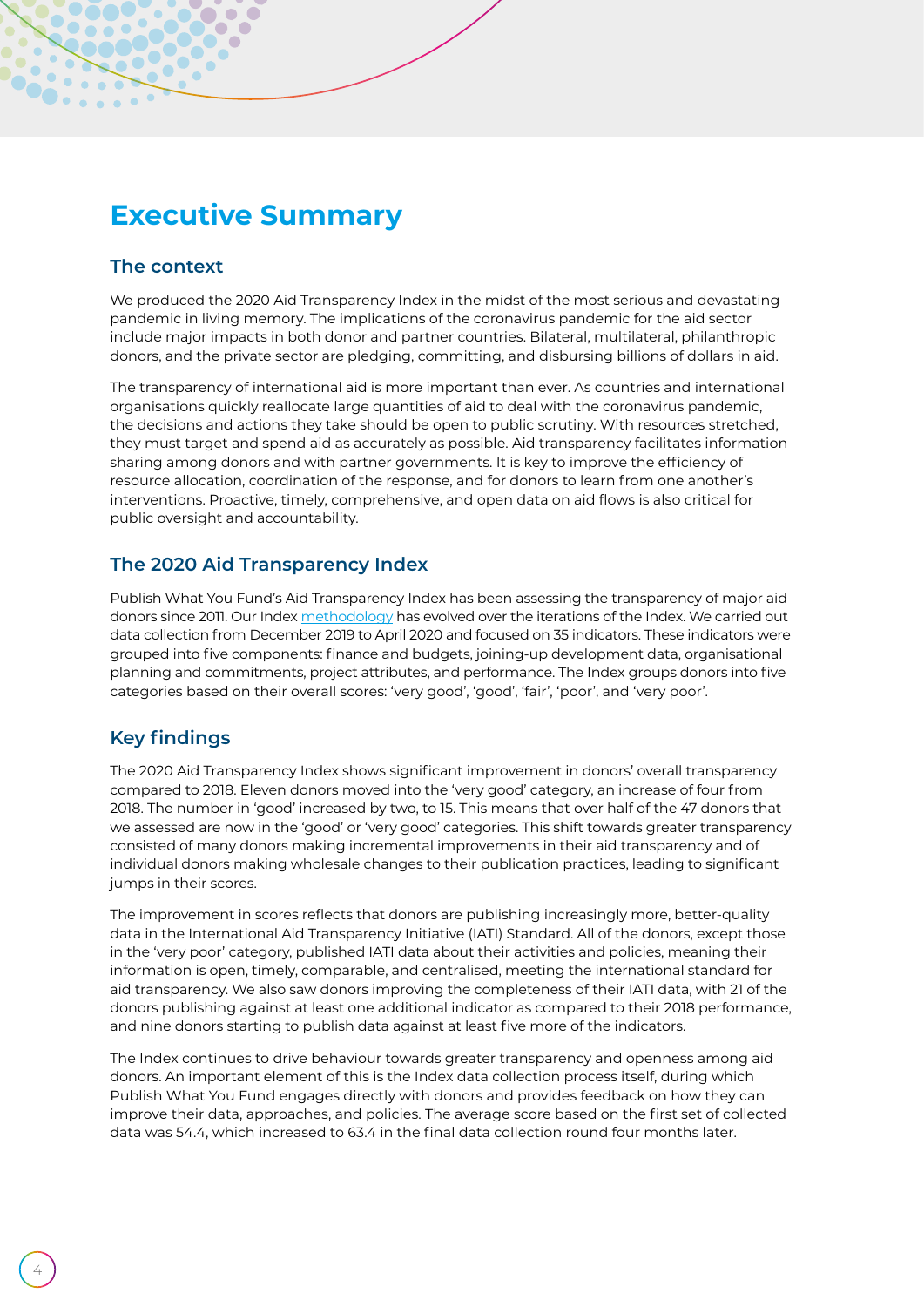

The 2020 Index has seen improvements in average scores across all of the five aid transparency components compared with 2018. However, gaps in publication of performance information persist. While more donors published project objectives, only a small minority published the results of their projects. Fewer still published project reviews and evaluations. Without this information, stakeholders monitoring donor projects have no way to gauge the effectiveness and value of aid spending, to assess the impact of projects, or to extract learning from successful and unsuccessful projects. Many donors also continued to lag in publishing procurement information in the IATI Standard.

There are 16 donors in the 'fair' category, including major European bilateral donors and development finance institutions (DFIs). Of these, 11 were in the same category in 2018. It seems that many of these donors did not prioritise their aid transparency or make significant changes to their publishing practices.

We included a wide variety of aid donors in the 2020 Index (bilateral donors, multilateral DFIs, humanitarian agencies, vertical funds, intergovernmental organisations, and a philanthropic foundation) and donors in each category have scored well. DFIs performed very well, taking four of the top five spots in the Index ranking. However, we only assessed several of these for their sovereign lending portfolios since data about their private sector lending was not available. Those DFIs that published information about private sector lending did less well.

Bilateral donors in the Index include both specialised aid agencies and foreign, trade or defence ministries that have aid delivery in their mandate. The specialised aid agencies generally performed better in the Index than the non-specialised ministries (with an average of 59.5 and 47.7 points respectively).

Sixty-two percent of the donors assessed in the Index published IATI data on a monthly basis, compared with 51 percent in 2018. Only 11 percent published on a less than quarterly basis. This means that more up-to-date, forward-looking data is available for better decision making and monitoring of aid activities.

## **Building trust in the data through engagement**

Publish What You Fund believes that the next frontier in the aid transparency movement is engagement with stakeholders and governments in partner countries. Using data to engage directly with development partners can help to build trust between donors, governments, and communities. This can also be a way to construct feedback loops to continuously improve and build trust in the aid data.

## **Recommendations**

- **Donors should share comprehensive data about the results and impact of their projects.**
- **Donors should publish project budget documents, project procurement information (contracts and tenders), and sub-national locations.**
- **Regional development banks should publish their private sector portfolios.**
- **DFIs should publish financial and performance data about their private sector portfolios.**
- **Donors remaining in the 'fair' category should prioritise transparency—all donors need to pull their weight.**
- **Donors should engage directly with stakeholders in partner countries to raise awareness about the available data, build trust, and establish feedback loops for continuous improvement.**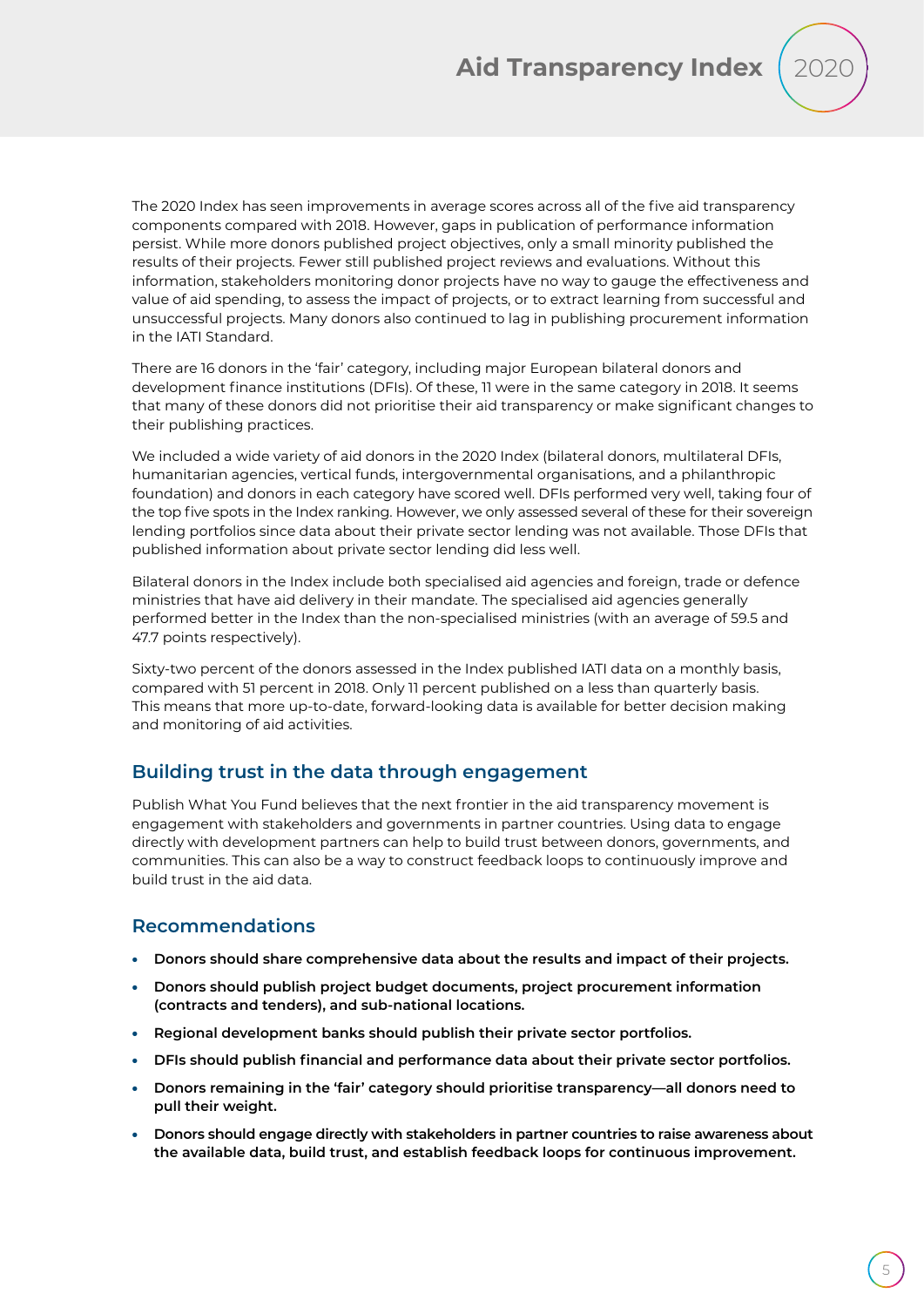

# **Overall Scores and Ranking**

 $\bullet$  $\bullet$ 

<span id="page-5-0"></span>0. . <u>. . .</u>

\*For reasons of data availability, we were only able to review the transparency of this development bank's sovereign (government-backed) portfolio and not its private investments. The Inter-American Development Bank (IDB) IDB Invest, a separate entity within the group, manages its private sector portfolio.

† For this development bank, data for both its sovereign and non-sovereign portfolios were available and we reviewed both.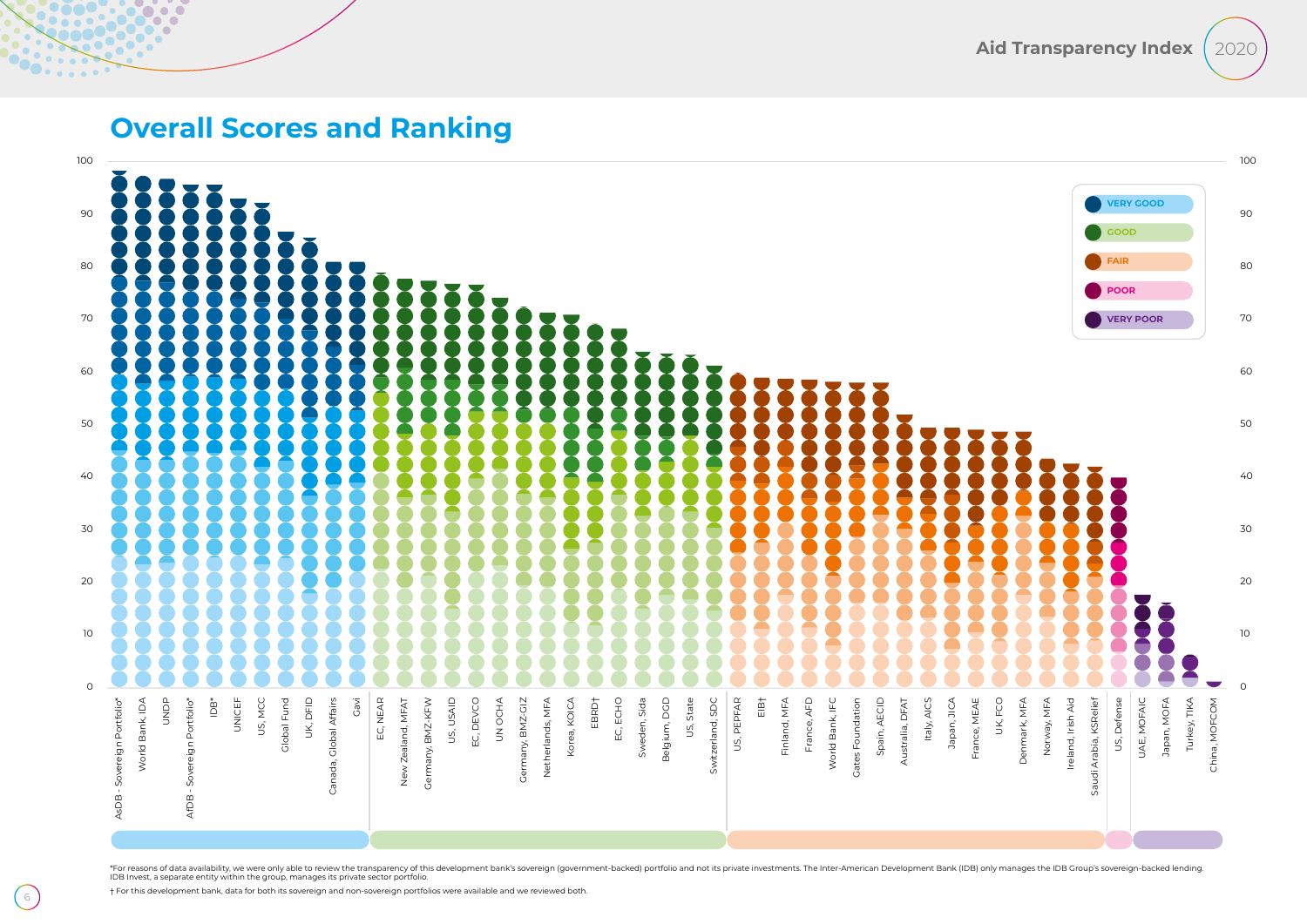# <span id="page-6-0"></span>**Introduction**

## **The global aid context and the COVID-19 pandemic**

The 2020 Aid Transparency Index was produced in the midst of the most serious and devastating pandemic in living memory. The novel coronavirus, SARS-CoV-2, began to spread from Hubei Province, China, at the start of 2020 as data collection for the Index was underway, and cities around the world started imposing lockdown measures in February and March 2020 as the assessment period was drawing to a close.

The implications of the global pandemic for the aid sector include major impacts in both donor and partner countries. Lockdowns with accompanying social protection and fiscal stimulus measures in donor countries are expected to lead to sharp recessions and these are likely to affect levels of aid spending. The effects of the pandemic in partner countries are exacerbating existing problems across societies. This includes adding pressure to weak health systems, as hospitals redirect already stretched resources to deal with influxes of critically ill COVID-19 (the disease caused by SARS-CoV-2) patients, and lockdown and quarantine measures affecting jobs and industry, all results that disproportionately affect vulnerable groups.

International aid will play a major role in the crisis response, to help shore up public health capacity and support partner country efforts to stop the spread of the virus. Bilateral, multilateral, and philanthropic donors, as well as the private sector are pledging, committing, and disbursing billions of dollars. They are making donations in response to humanitarian appeals and through existing aid channels, and additional development finance is being made available for low- and middle-income countries. Some of this is new money, while in other cases funds are being diverted from existing commitments.

The pandemic has serious implications for the wider development agenda. The combination of the immediate impacts of the virus, the additional demands required to tackle it, and the reallocation of both national and international funds from other priorities makes the challenge of meeting the Sustainable Development Goals by 2030 greater than ever. Amid an otherwise bleak picture, there is a hope that in the context of the global threat of the pandemic, the immediate response and measures to prevent another similar event could lead to greater international cooperation in the areas of [public health,](https://www.devex.com/news/opinion-it-s-time-to-prepare-for-the-next-covid-19-96888) globa[l public goods,](https://theconversation.com/coronavirus-is-a-failure-of-global-governance-now-the-world-needs-a-radical-transformation-136535) and more concerted international cooperation to [protect the environment](https://www.unenvironment.org/news-and-stories/story/covid-19-four-sustainable-development-goals-help-future-proof-global) and mitigate the risks of ecosystem collapse and the climate crisis.

Prior to the pandemic, there was a mixed picture in the international aid outlook. Preliminary [figures](https://www.oecd.org/dac/financing-sustainable-development/development-finance-data/ODA-2019-detailed-summary.pdf) from the Organisation for Economic Co-operation and Development (OECD) Development Assistance Committee (DAC) indicate that total official development assistance (ODA) spending by DAC countries rose by 1.4 percent in 2019 compared to 2018—reaching US\$152.8 billion—and bilateral aid to low-income countries [also rose.](https://devinit.org/publications/coronavirus-and-aid-data-what-latest-dac-data-tells-us/) However, of the 29 DAC countries, just five met or exceeded the United Nations target of spending 0.7 percent of gross national income (GNI) on ODA in 2019 (Denmark, Luxembourg, Norway, Sweden, and the United Kingdom). Across the DAC donors, total ODA as a percentage of combined GNI was down from 0.31 percent in 2018 to 0.30 percent in 2019. [Projections for 2020](https://devinit.org/publications/coronavirus-and-aid-data-what-latest-dac-data-tells-us/) predict a significant fall in total ODA. Depending on the length of the economic downturn, total ODA could fall by between US\$10 and US\$14.4 billion in 2020. These effects could continue into 2021, with either a small uptick towards previous levels or a continued fall if the effects of the recession are compounded by a reduction in countries' ODA to GNI ratios.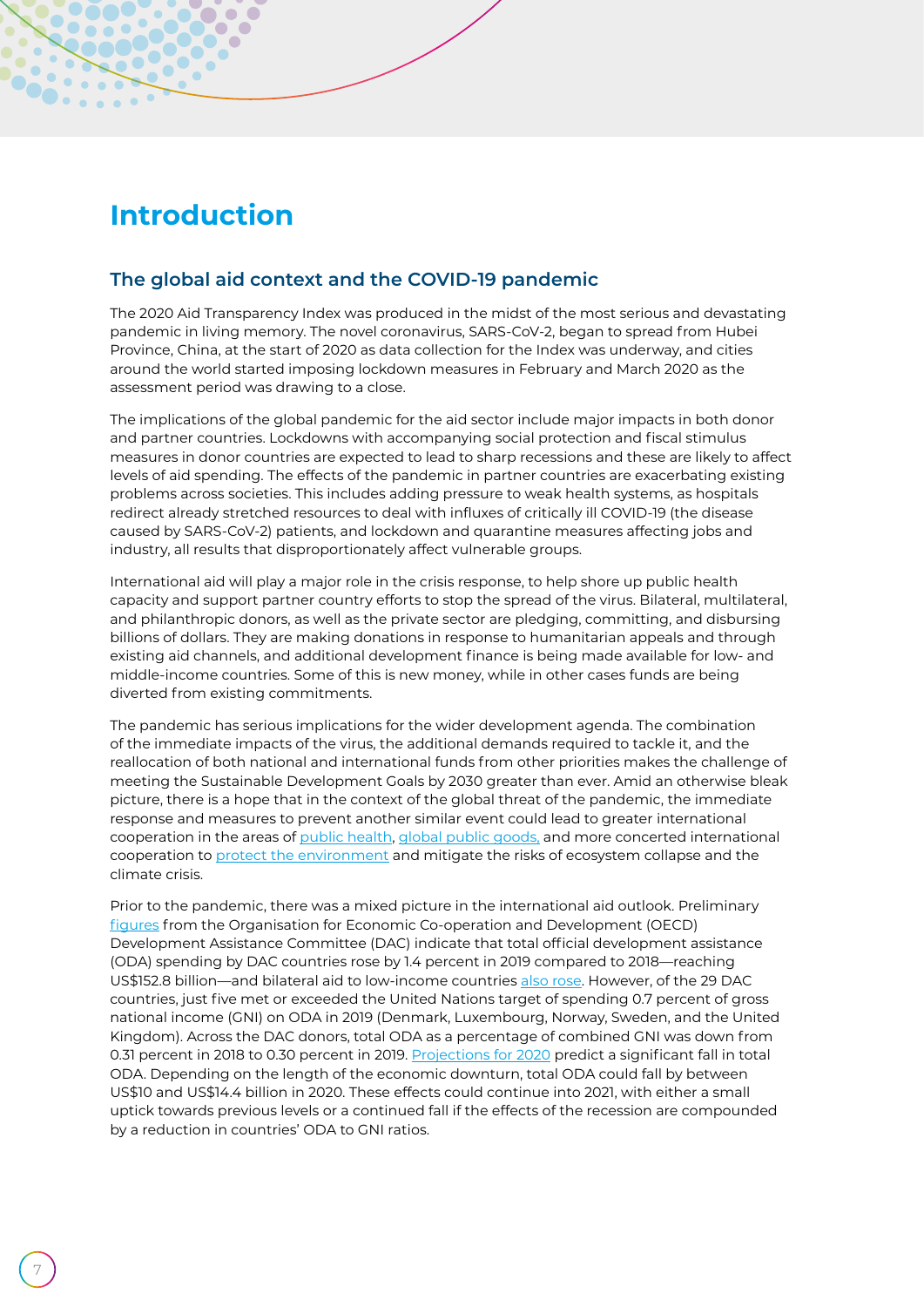<span id="page-7-0"></span>Another major concern on the horizon is the prospect of a new developing country debt crisis. Alongside large increases in developing country loans from [private lenders](https://www.internationalbudget.org/2020/05/crippling-debt-transparent-lending-and-borrowing-must-be-part-of-the-solution/?utm_source=E-mail+newsletter+list&utm_campaign=836c380c0a-EMAIL_CAMPAIGN_2016_12_05_COPY_01&utm_medium=email&utm_term=0_aac4cc52ea-836c380c0a-465996825), ODA has increasingly [been given as loans,](https://devinit.org/publications/coronavirus-and-aid-data-what-latest-dac-data-tells-us/) particularly to least developed countries (LDCs), many of which are already highly indebted. Bilateral ODA loans increased by 50 percent between 2010 and 2019 and multilateral lending increased by 84 percent. In 2019, the International Monetary Fund (IMF) [identified](https://www.imf.org/external/pubs/ft/dsa/dsalist.pdf) 33 low-income countries as being at a high risk of debt distress or already in debt distress. The economic impacts of the coronavirus pandemic are further exacerbating this situation as countries take on more debt to pay for their responses to the crisis. The international community is [already beginning to respond](https://oxfamblogs.org/fp2p/where-have-we-got-to-on-covid-and-debt-relief/) with short-term debt service suspensions and cancellations of debt payments, some of which will be paid for with aid money.

## **The importance of transparency in this context**

In these circumstances, transparency of international aid is more important than ever. As aid organisations quickly reallocate large amounts of funding to deal with the COVID-19 pandemic, the decisions and actions they take should be open to public scrutiny. With resources stretched thin by the additional demands of the pandemic, it is vital that donors target aid accurately and that it is spent as effectively as possible. Aid transparency facilitates information sharing among donors and with partner governments, enabling more efficient allocation of resources, coordination, and learning.

Existing aid transparency commitments, such as those made through the Open Government [Partnership](https://www.opengovpartnership.org/documents/a-guide-to-open-government-and-the-coronavirus-international-aid/) and Publish What You Fund's Aid Transparency Principles (see Box 1), should be applied to the COVID-19 response. As well as leading to better decision making, proactive, timely, comprehensive and open data on aid flows is also critical for public oversight and accountability. Tracking and monitoring of aid flows by civil society and other accountability actors in partner countries can help to detect or dissuade mismanagement or misappropriation of funds. Unfortunately, the record on this has not been good. For example, it was difficult to track the donor response to the 2014–2015 West Africa Ebola outbreak, both in terms of where resources were directed and [how much was spent.](https://www.cgdev.org/blog/accountability-covid-19-aid-better-visibility-matters-quality-response) A lack of transparency during that emergency response [had implications](http://documents.worldbank.org/curated/en/241811559646029471/pdf/Lessons-Learned-in-Financing-Rapid-Response-to-Recent-Epidemics-in-West-and-Central-Africa-A-Qualitative-Study.pdf) for competing lines of action and duplication of efforts.

#### **BOX 1: The Publish What You Fund Aid Transparency Principles**

The Aid Transparency Principles are at the core of our work. They cover all forms of aid and related development activities. Over 100 civil society organisations endorsed these principles in the 2011 'Make Aid Transparent' campaign.

**Information on aid should be published proactively.** Not just in response to requests.

**Information on aid should be comprehensive, timely, accessible, and comparable.** Not just a glossy brochure.

**Everyone should be able to request and receive information on aid processes.** Not just officials in governments or aid agencies.

**The right of access to information about aid should be promoted.** Not published once and forgotten.

The Principles in full can be [read here](http://www.publishwhatyoufund.org/why-it-matters/what-you-can-do/).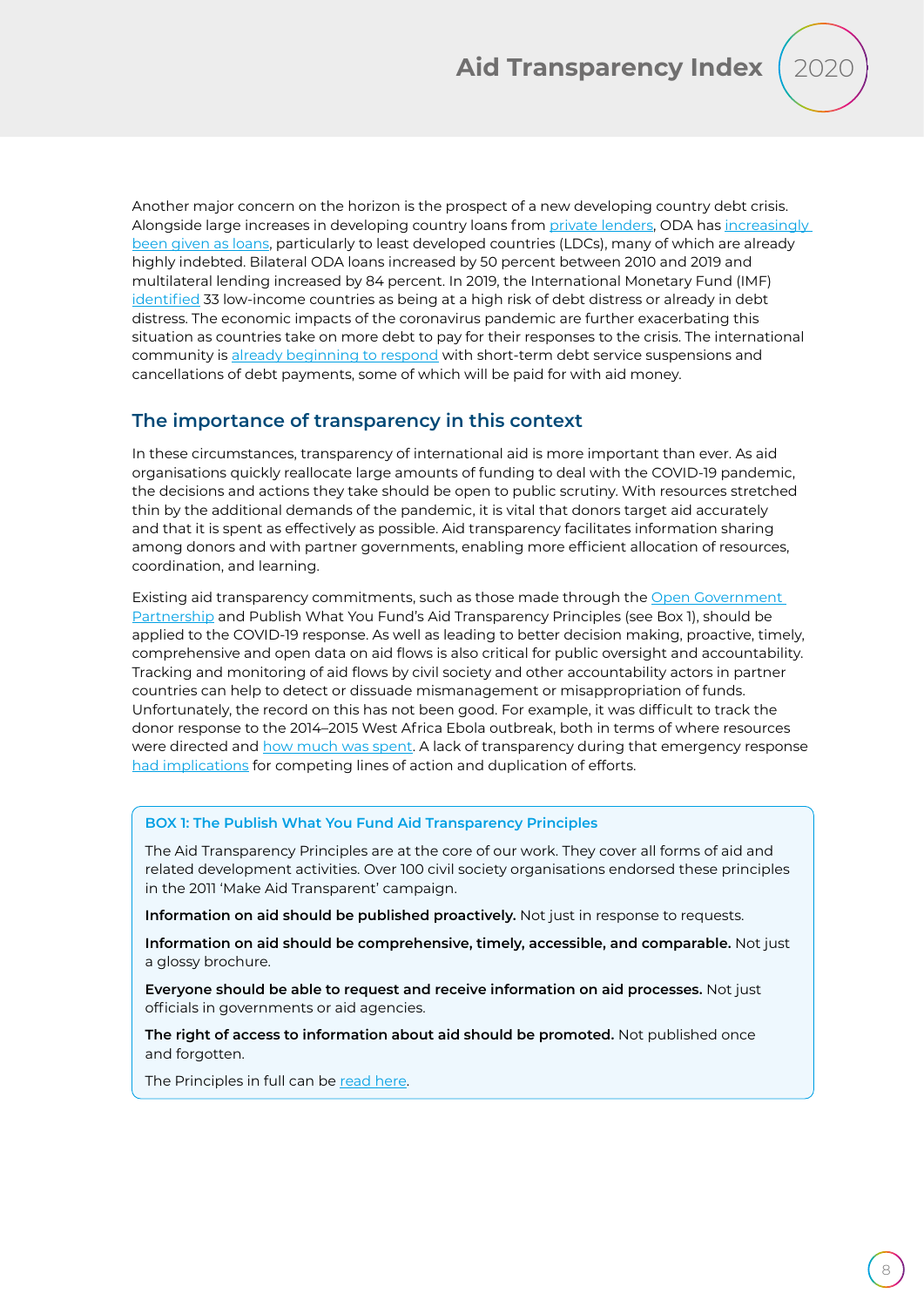Aid transparency should also inform learning and evaluation both during and after the crisis. By publishing timely results and evaluations—both positive [and negative—](https://www.admittingfailure.org/)aid donors can monitor the progress of interventions and learn from what works, what does not work, and why. As the human impact on the natural world [increases the likelihood](https://ipbes.net/covid19stimulus) of more pandemics in the future, it is imperative that we take full advantage of the learning opportunities from the current mobilisation of international aid so that we may be better prepared to prevent or respond to future outbreaks.

### **The importance of engagement with data**

 $\sqrt{2}$ 

The 2020 Aid Transparency Index shows a mixed picture of some donors continuing to perform well, others making significant progress, and some treading water, with few changes or improvements in their aid transparency over the past two years. There are also persistent issues with disclosure of project performance data as well as contracts and tender information and sub-national locations of activities.

Publish What You Fund believes that the next frontier in the aid transparency movement is robust engagement with stakeholders and governments in partner countries. Later in this report, we outline how using data to engage directly with development partners can help to build trust between donors, governments, and communities and empower local development actors. This can also be a way to construct feedback loops to continuously improve and build trust in the aid data itself.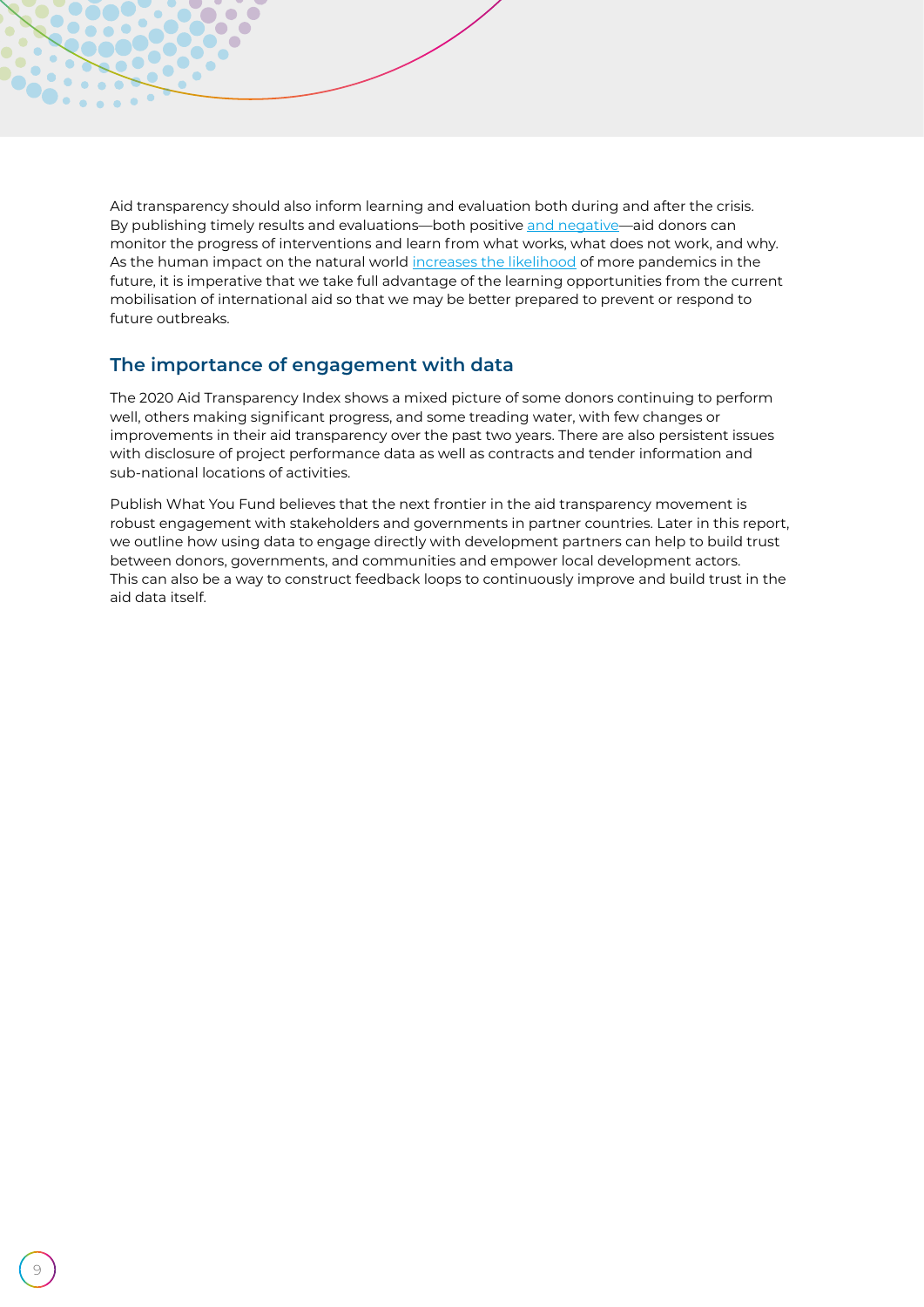# <span id="page-9-0"></span>**2020 Aid Transparency Index Results: Key Findings and Highlights**

## **Significant improvements in the overall picture compared with 2018**

The 2020 Aid Transparency Index shows an overall improvement in donors' transparency across the Index categories. Eleven donors are now in the 'very good' category, an increase of four from 2018. The number in 'good' also increased by two, to 15. This means that 26 donors are now in the 'good' or 'very good' categories, over half of the 47 that we assessed. The number of donors in the 'fair' category is unchanged at 16, while there are five fewer donors in the 'poor' category (just one in this Index, down from six in 2018) and one more in the 'very poor' category (the Turkish Cooperation and Coordination Agency (TIKA), included in the Index for the first time, is added to the three that previously scored 'very poor' in 2018).

This shift towards greater transparency is made up of many donors making incremental improvements in their aid transparency and of individual donors making wholesale changes to their publication practices, leading to significant jumps in their scores. Particularly noteworthy has been the performance of the six donors that were categorised as 'poor' in 2018. Three of these increased their score in 2020 by between 10 and 25 points to move into the 'fair' category, while three increased their scores by between 30 and 46 points to move straight into the 'good' category—a considerable achievement and an example of what is possible when donors apply attention to transparency.

![](_page_9_Figure_5.jpeg)

#### **GRAPH 1:** increases in scores of donors that scored 'poor' in 2018

Higher up in the rankings, there was also a trend of donors improving their transparency and moving up categories. While four donors moved from 'good' to 'very good', four donors that were in the 'fair' category in 2018 increased their score enough to rank in the 'good' category in 2020.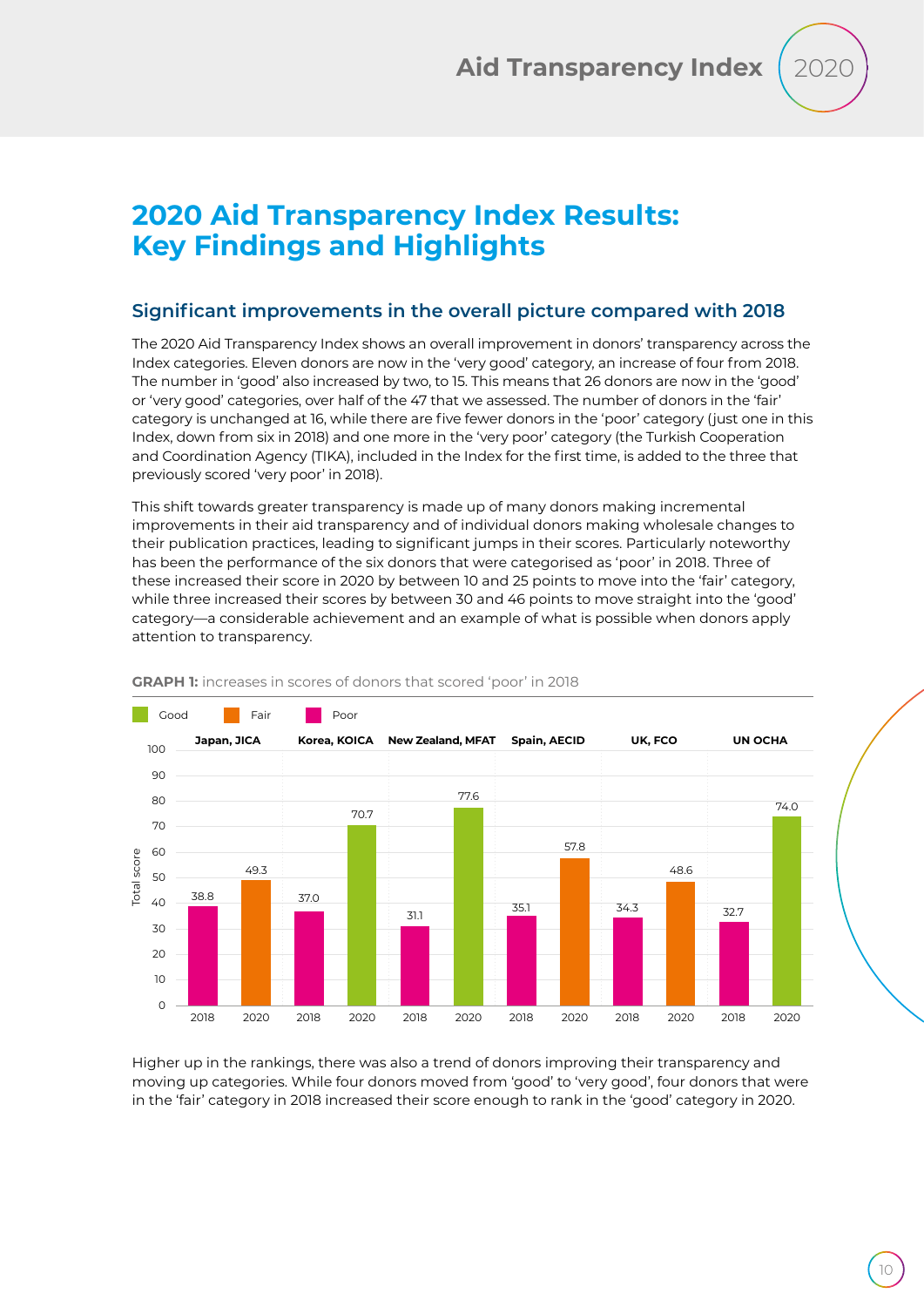![](_page_10_Figure_0.jpeg)

<span id="page-10-0"></span> $\subset$  $\bullet$  $\sqrt{2}$ 

We included a wide variety of aid donors in the 2020 Index and donors of each type have scored well. In addition to traditional bilateral donors, the Index includes multilateral DFIs, humanitarian agencies, vertical funds, intergovernmental organisations, and a philanthropic foundation. The 'very good' category includes examples of most of these. The highest scoring humanitarian agency was the United Nation's Office for the Coordination of Humanitarian Affairs (UN OCHA), in the 'good' category, and the philanthropic foundation included (the Gates Foundation) scored near the top of the 'fair' category.

DFIs performed very well, taking four of the top five spots in the 2020 Index ranking. However, we only assessed several of these for their sovereign lending portfolios because data about their private sector lending was not available. Those DFIs that did publish information about private sector (non-sovereign) lending did less well, with the exception of the European Bank for Reconstruction and Development (EBRD), which published information about sovereign and non-sovereign lending and was able to significantly improve its performance in the 2020 Index, compared with 2018 (see **Focus on Development Finance Institutions** section below).

Vertical funds and intergovernmental organisations (IGOs) also performed very well in the Index all scored in either the 'very good' or 'good' categories. Gavi (the Vaccine Alliance) and the United Nations Children's Fund (UNICEF) joined the United Nations Development Programme (UNDP) in the 'very good' category. As mentioned, UN OCHA made significant improvements to its data in order to climb two categories, from 'poor' to the top half of the 'good' category. The European Union (EU) institutions, the Directorate-General for International Cooperation and Development (DEVCO), the Directorate-General for European Civil Protection and Humanitarian Aid Operations (ECHO), and the Directorate-General for Neighbourhood and Enlargement Negotiations (NEAR) all kept their spots in the 'good' category, with DEVCO improving significantly.

Among the bilateral donors are both specialised aid ministries or agencies and foreign, trade, or defence ministries that include aid delivery in their mandate. The specialised aid agencies generally performed better in the Index than non-specialised ministries. The below graph shows a comparison between the scores of aid agencies and foreign ministries of the countries for which we assessed both types.

![](_page_10_Figure_5.jpeg)

**GRAPH 2:** comparison between bilateral aid agencies and foreign ministries

Across the Index, aid-specialised bilateral donor agencies averaged 59.5 points, while nonspecialised ministries (foreign/trade/defence) averaged almost 12 points less at 47.7. There were twice as many specialised aid agencies in the 'good' and 'very good' categories—eight compared to four non-specialised ministries.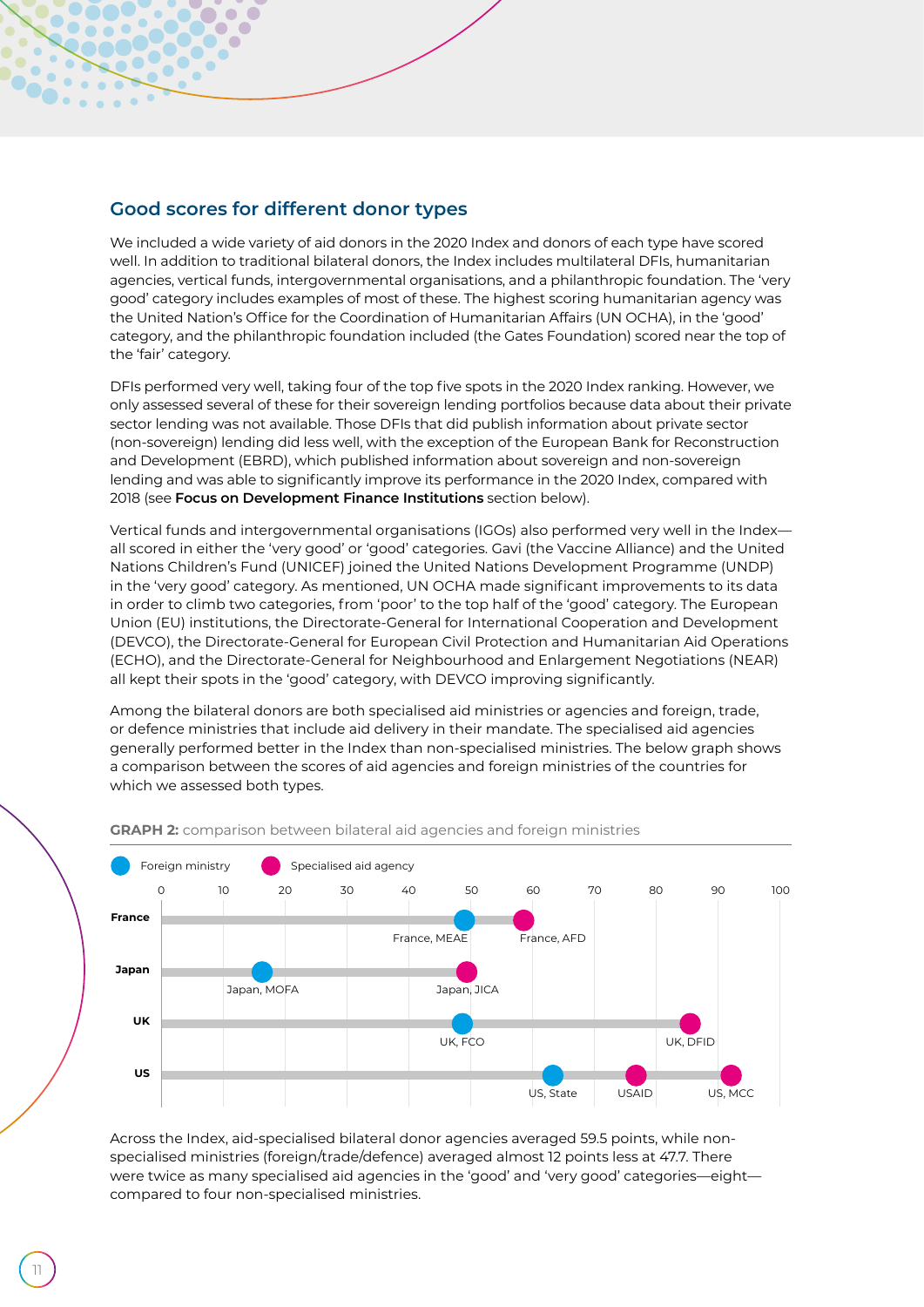![](_page_11_Picture_1.jpeg)

#### **Improvements across components of aid transparency despite persistent gaps**

The 2020 Index has seen improvements in average scores across the aid transparency components as compared to the 2018 Index. We grouped the Index indicators into five components of aid transparency (see the **Methodology** section below), and across donors, the average scores improved for each of these. Donors published more and better-quality data relating to finance and budgets, joining-up development data, organisational planning and commitments, project attributes, and performance.

**"Transparency is a right in the sense that the taxpayers have a right to know where their money is going to and what their money is being used for. And for the recipient countries transparency is also a right for the citizens - if you provide assistance to me I want to be able to know whether that assistance is creating the desired impact."** Henry Asor Nkang, Development Assistance Database Manager - Ministry of Finance, Budget and National Planning of Nigeria

Increases in overall averages mask some persistent problems, however. In 2018, we emphasised donors improving their transparency around performance-related data: objectives, results, pre-project impact appraisals, and reviews and evaluations. The 2020 Index has shown slow progress in publication of performance information. While more donors are now publishing objectives, we continue to find only a small minority publishing project results. Fewer still are publishing project reviews and evaluations. Without this information, stakeholders monitoring donor projects have no way to gauge the effectiveness and value of aid spending, to assess the impact of projects, or to extract learning from successful and unsuccessful projects.

Many donors also continued to lag in publishing procurement information—project contracts and tenders—in the IATI Standard. In some cases, procurement information was available through donor websites, however, donors should instead directly link it to the corresponding IATI data to allow easy access and usability. Most donors were also missing project budget breakdowns from their data, making it difficult to monitor the way funds are allocated within projects.

### **Some major donors continue to lag behind in providing good quality, regular data**

There are still 16 donors in the 'fair' category, including major European bilateral donors, US and Asian aid agencies and DFIs. Of these, 11 were in the same category in 2018. While some have improved since 2018, this improvement was not enough to move them into the 'good' category. The 'fair' category is also where we saw the most backsliding, with some donors scoring lower than they did in 2018 and two donors dropping categories (the United States President's Emergency Plan for AIDS Relief (PEPFAR) fell from 'good' to 'fair' and US Department of Defense moved from 'fair' to 'poor'). Given the improvements seen in the other categories, it appears that many of these donors did not prioritise their aid transparency or make significant changes to their publishing practices. In order to build the public good of a centralised, comparable, and useful aid transparency dataset, it is important that all major aid donors pull their weight by publishing good quality, comprehensive open data in the IATI Standard.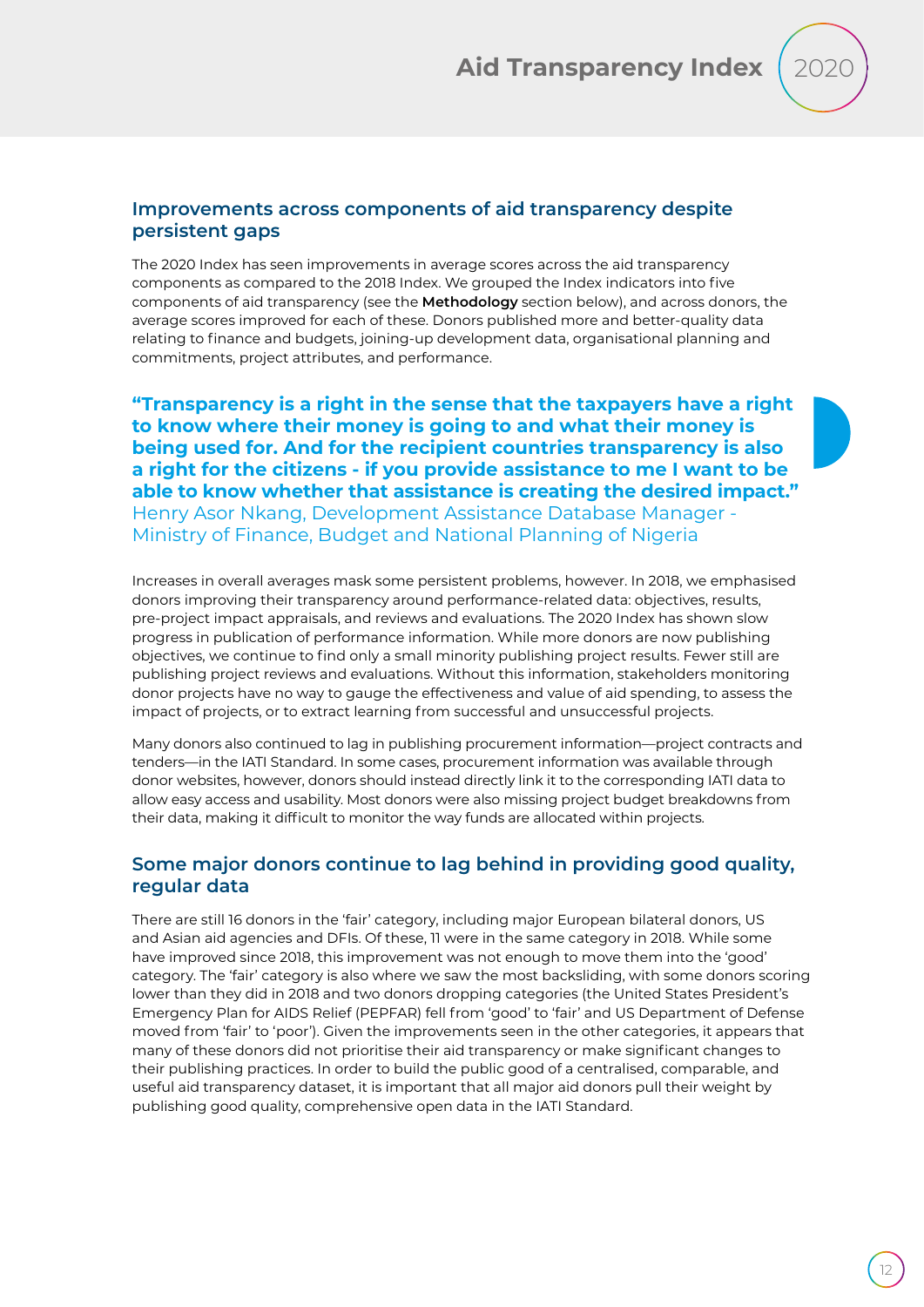There are also some positive developments in the 'fair' category. Three organisations moved up into 'fair' category from the 'poor' category: the Spanish Agency for International Development Cooperation (AECID), the Japan International Cooperation Agency (JICA), and the United Kingdom's Foreign and Commonwealth Office (UK FCO). AECID in particular made significant strides in this Index improving by 23 points compared to its performance in 2018. Saudi Arabia's King Salman Humanitarian Aid and Relief Centre (KSRelief) also ranked at the bottom of the 'fair' category for the first time.

#### **The Index continues to drive improvements in aid transparency**

<span id="page-12-0"></span> $\bigcap$  $\bigcap$ 

There is [persuasive evidence](https://www.publishwhatyoufund.org/2018/06/aid-transparency-index-work/) of the Aid Transparency Index's normative power to drive aid donors' behaviour towards greater transparency and openness. An important element of this is the Index data collection process itself, which includes an iterative component through which we provide feedback to donors as they undergo assessment. This feedback provides a regular check on how a donor is scoring against the Index indicators, which creates an incentive to improve in those areas where scores are lagging. Publish What You Fund also engages directly with the donors during the assessment process to provide guidance and suggestions for how they can improve their data, approaches, and policies.

The way scores improve during data collection is evidence of the efficacy of this process. After we share initial results from data collected at the start of the process, donors work to improve their data in time for the final round of data collection. The average score based on the first set of data was 54.4 across all of the donors. This average increased by nine points to 63.4 when we assessed the final set of data four months later. Individually, 14 donors increased their scores by enough to move up at least one category, with a few donors increasing by two categories from one round to the next.

![](_page_12_Figure_4.jpeg)

**GRAPH 3:** average scores across donors after the first and final rounds of data collection

#### **Donors are publishing increasingly more, better-quality aid data**

The improvement in scores is reflective of donors increasing the amount of data they publish in open data formats. All of the donors except those in the 'very poor' category published IATI data about their activities and policies, meaning their information is open, timely, comparable, and centralised, meeting the international standard for aid transparency. The total value of transactions published by donors in the current data period assessed in this Index (April 2019 to March 2020) was US\$193.2 billion in commitments and US\$183.6 billion in disbursements and expenditures (this includes both ODA and non-ODA flows and a variety of finance types).

Three of the donors we assessed published good quality IATI data across all of the Index indicators: the Asian Development Bank – Sovereign Portfolio, UNDP, and the World Bank - International Development Association (IDA). Donors also improved the completeness of their IATI data, with 21 of the donors in the Index publishing against at least one additional indicator compared with 2018, and nine donors starting to publish data against at least five more of the indicators.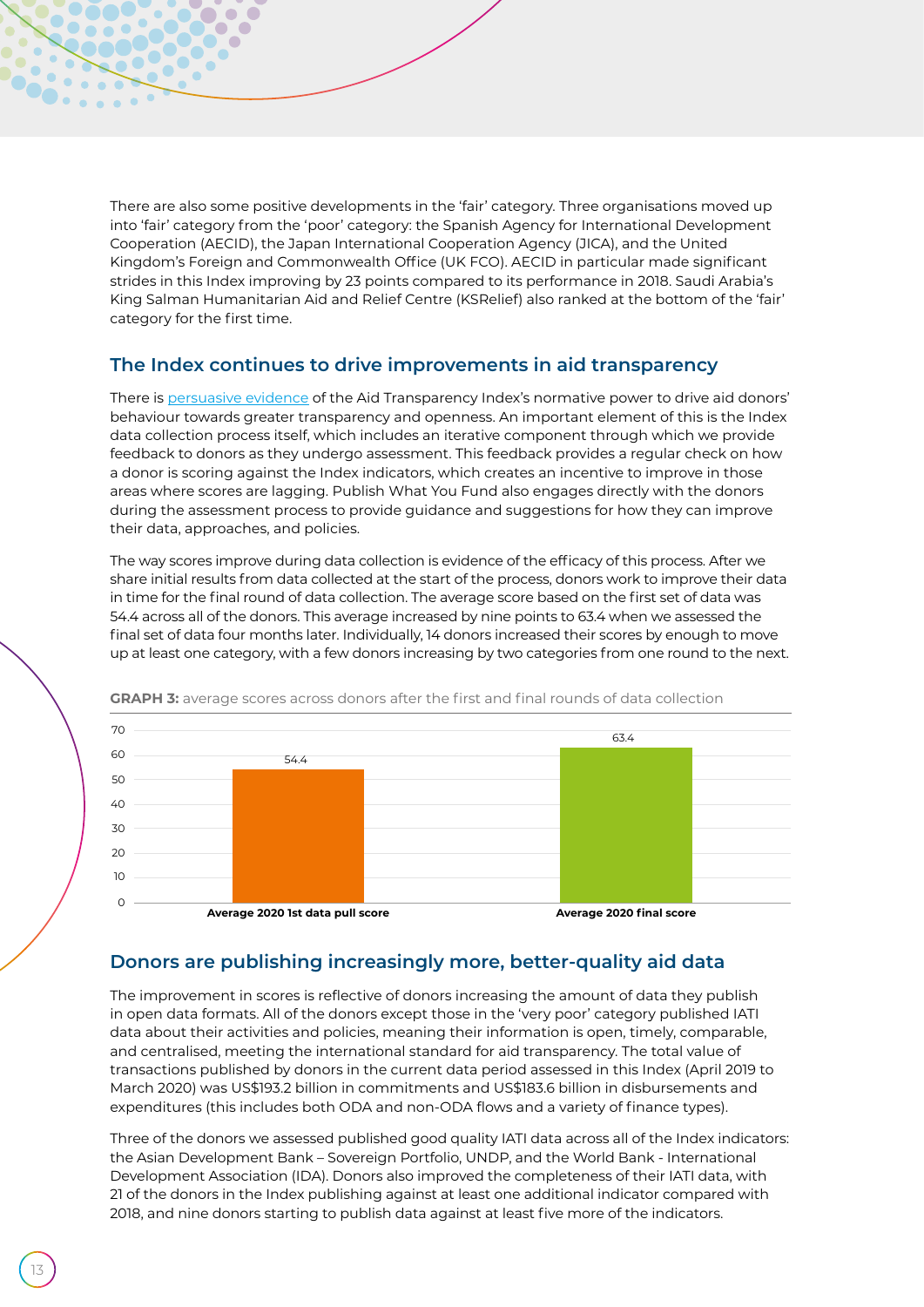![](_page_13_Picture_1.jpeg)

# <span id="page-13-0"></span>**Methodology**

The Aid Transparency Index has been assessing the transparency of major aid donors on a regular basis since 2011. The Index [methodology](http://www.publishwhatyoufund.org/the-index/methodology/) has evolved over the iterations of the Index: most recently, the methodology was revised prior to the 2018 Index to keep it up to date with current aid transparency practice and encourage donor agencies to improve the quality and usefulness of their data.

We based the 2020 Aid Transparency Index on the same methodology and approach that we used in 2018. This means that scores are broadly comparable between the two Indexes. Prior to the start of the 2020 Index, we carried out a consultation regarding the automated tests used to assess the quality of IATI data and made some small changes and updates (see Box 2).

#### **BOX 2: 2020 Aid Transparency Tracker tests consultation**

An [open consultation](https://github.com/pwyf/latest-index-indicator-definitions) was held with the donors included in the Index during September 2019, through the GitHub development platform. The consultation was an opportunity to check the way the tests work across the diverse datasets published by different donors and to incorporate the latest IATI Standard updates.

We made minor modifications to the tests for four indicators and changed one indicator substantively. We changed the name of indicator 15 from 'capital spend' to 'budget alignment' and appended an additional sector code test to the capital spend test so this indicator now assesses how well a donor's financial data can be mapped against a partner country's own budget.

#### **Index data assessment approach**

The Aid Transparency Index assesses major aid donors' transparency against 35 **indicators**. Each indicator corresponds to an element of a donor's activities, policies, or approach to aid delivery, and we award points for an indicator when a donor makes the corresponding information available and accessible. We weight scores for these indicators based on the perceived importance of the information and a total of 100 points are available across all of the indicators. We group the indicators into **components** of aid transparency that correspond to the type of information they relate to: finance and budgets, joining-up development data, organisational planning and commitments, project attributes, and performance.

**FIGURE 1:** the aid transparency components

![](_page_13_Figure_11.jpeg)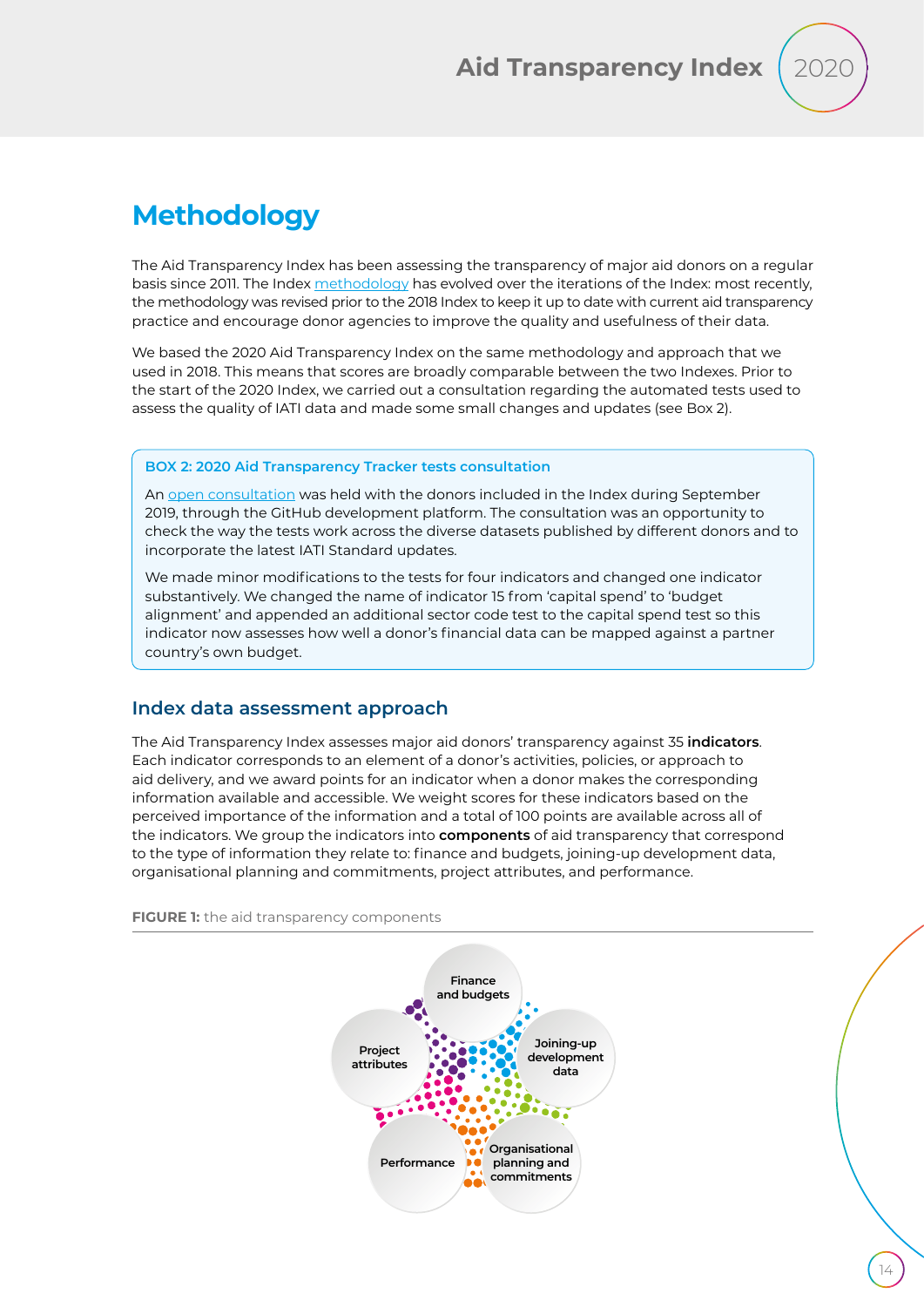We allocate points for each indicator based on the format of publication and, in the case of activity-related indicators, the frequency of publication and coverage across activities. Full points are available if a donor published data in the IATI Standard, while up to 50 percent of the points can be awarded if it published data in another format and made it accessible publicly through a website or aid data portal.

#### **Iterative data collection process**

We collected data for the 2020 Aid Transparency Index from December 2019 to April 2020. There are a number of stages in the data collection and assessment process. We first collect data from the IATI Registry using our bespoke Aid Transparency Tracker software. This runs automated tests on the data to assess the coverage and quality of data published for each indicator. If we can't find data on the IATI Registry for a donor or for a specific indicator, we carry out a manual survey to see if the information is available in another format.

We then carry out [manual sampling](https://www.publishwhatyoufund.org/2020/04/measuring-aid-transparency-why-does-rigour-have-to-be-so-rigorous/) of the IATI data. We take a random sample from a donor's activities and review the quality of the data or documents that we find to assess whether they meet our indicator criteria. If the data does not meet our quality standards, the points for that indicator are lost. This is the only existing systematic [manual check of IATI data quality](https://www.publishwhatyoufund.org/2020/02/searching-for-spaghetti-seeking-answers-on-aid-we-all-need-reliable-data/) and is a key part of the Index's data quality assessment. It is also labour intensive. Across the donors and indicators in the Index, and including both rounds of data collection, we manually reviewed over 20,000 documents and data points.

The Index assessment is an iterative process that invites participation from the donors under review, so they can provide additional information and evidence. We also score the donors twice—once at the start of the process, and again at the end. We provide feedback during the process so donors can make changes and improvements to their data during the assessment. We have found that this process is a strong driver for improved transparency among the major aid donors we assess (see the **Key Findings and Highlights** section above).

Another way that we enhance the rigour of the assessments is with the support of independent reviewers who check each assessment and provide feedback and additional evidence where relevant. We are very grateful for the help of the 34 independent reviewers who offered their expertise for the 2020 Index on a voluntary basis. The reviewers—who are independent from the donors under review—came largely from civil society organisations, research, or academia and were invited to participate based on their knowledge of the donor they reviewed or general expertise in the aid sector.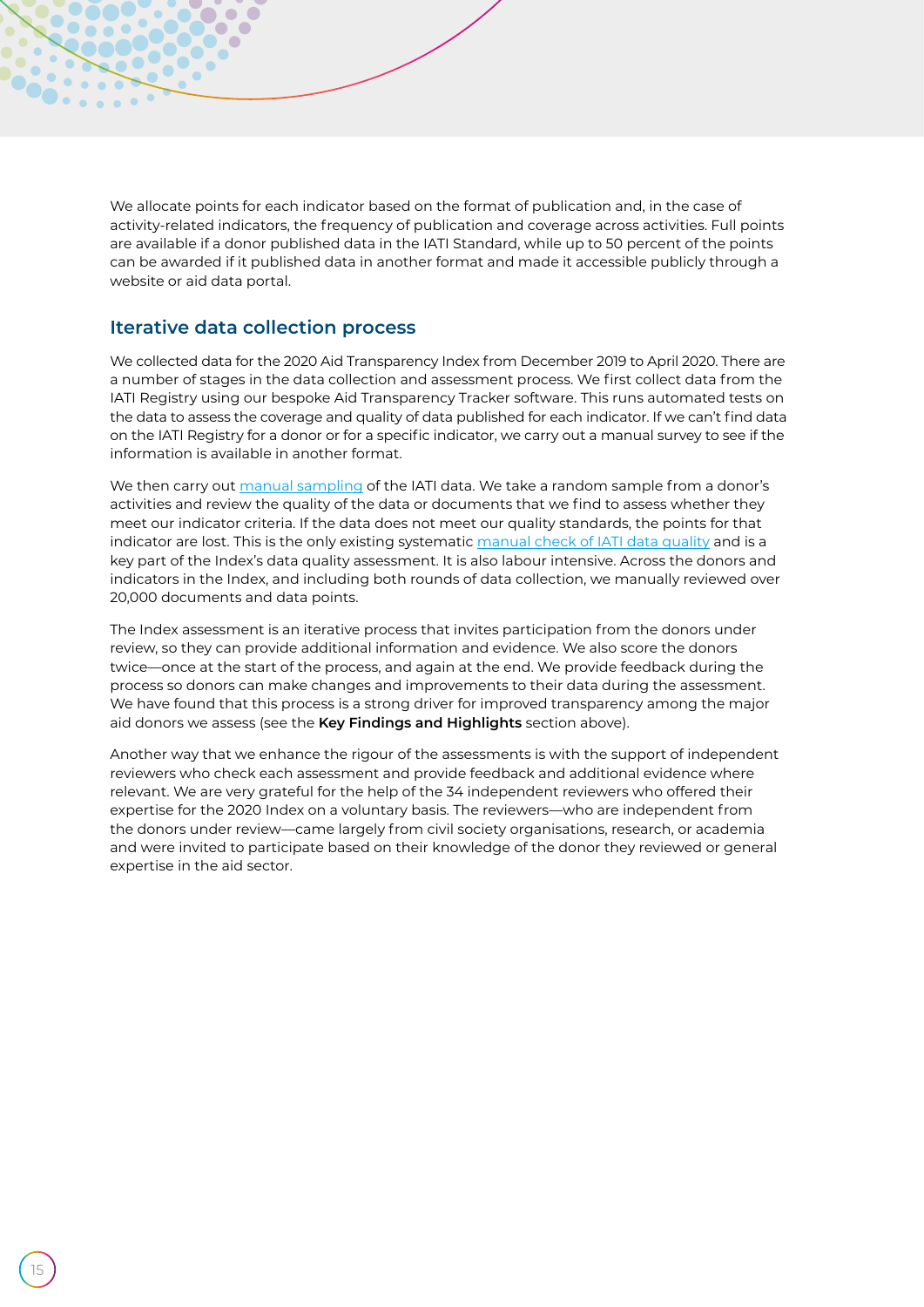# <span id="page-15-0"></span>**Overview of Rankings and Categories**

The Aid Transparency Index groups donors into five categories based on their overall scores. The categories and their criteria remain unchanged from previous years. They are 'very good' (80–100 points), 'good' (60–80 points), 'fair' (40–60 points), 'poor' (20–40 points) and 'very poor' (0–20 points).

![](_page_15_Figure_4.jpeg)

#### **GRAPH 4:** radar chart of average component scores across donors in each category

### **Very good**

Eleven donors reached the 'very good' category in the 2020 Index, four more than in 2018. We ranked Global Affairs Canada and Gavi 'very good' for the first time. UNICEF and the Global Fund returned to the 'very good' category, having dropped down into 'good' in 2018. Multilateral development banks dominated the top five spots in the Index. The Asian Development Bank – Sovereign Portfolio topped the Index, the World Bank - IDA increased its score by 11 points compared with 2018 to reach second place, while UNDP and the African Development Bank – Sovereign Portfolio took third and fourth place, respectively. The Inter-American Development Bank (IDB) came fifth. The US' Millennium Challenge Corporation (MCC) and the UK's Department for International Development (DFID), the two highest-ranking bilateral donors, remained in the 'very good' category.

Donors in the 'very good' category generally published comprehensive data in the IATI Standard that is comparable, standardised, machine readable, timely, and forward-looking. Some of the donors in the category did not publish pre-project impact appraisals or consistent sub-national locations, and some did not publish forward-looking budgets consistently at either the project or organisation level. However, others did score full points for these indicators as well.

#### **Good**

A number of donors made significant improvements from 2018 and were able to move up one or two categories to score as 'good' in this Index. New Zealand's Ministry of Foreign Affairs and Trade (MFAT) was the largest improver in the Index, increasing by 47 points compared to 2018 and moving from the bottom of the 'poor' category to second place in 'good' (see Box 2 for more details on how their team was able to achieve this).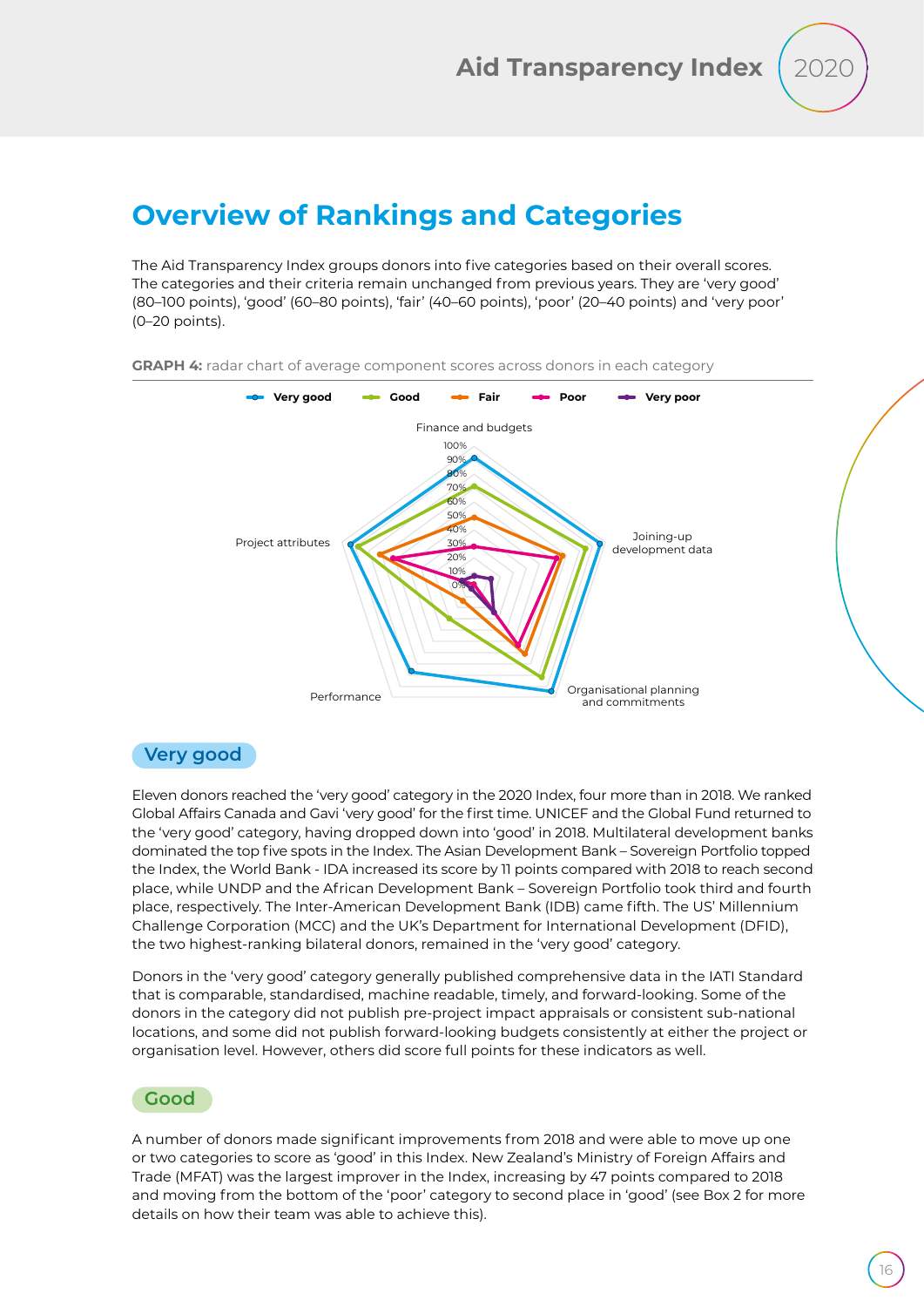Other big improvers were Germany's Federal Ministry for Economic Cooperation and Development KFW (BMZ-KFW), which increased by 20 points, moving from 'fair' to third in the 'good' category; UN OCHA which increased by 41 points and moved from 'poor' to 'good'; the Korean International Cooperation Agency (KOICA), which moved from 'poor' to 'good', improving by 34 points; and the EBRD, which moved from the top of the 'fair' category into the middle of 'good'. The US Department of State (State) and the Swiss Agency for Development and Cooperation (SDC) also made improvements in their scores that brought them both into the 'good' category for the first time.

#### **BOX 3: How did New Zealand improve its aid transparency?**

 $\bigcap$  $\bigcap$ 

<span id="page-16-0"></span>00. . . . . .

New Zealand's Ministry of Foreign Affairs and Trade (MFAT) improved significantly in the 2020 Aid Transparency Index, increasing from a score of 31.0 in 2018 to 77.6 in this assessment. According to Joe Davey, Senior Data & Reporting Analyst at New Zealand MFAT, they focused on four areas to achieve this: leadership, technology, resourcing, and data quality.

'The Ministry's leadership recognised the importance of high quality and transparent data, and leadership at all levels clearly communicated to staff that transparency was a priority. A new aid management system set the technological foundation. This provided the mechanism to record, extract and transform the detailed aid information required for IATI publication in a way that was not previously possible.

New Zealand's commitment to aid transparency is set out in its new policy on International Cooperation for Sustainable Development. To support this commitment, and recognising the growing importance of good aid data, the Ministry established a new data and reporting team with the right technical specialists, who were able to produce the required IATI data in an efficient and repeatable way. In addition, the Ministry ensured programming teams had the resources required to produce, review, and approve IATI data for publication. The Data and Reporting team also implemented a robust release process, which focused on data quality and adherence to New Zealand legislative privacy requirements.

An enhanced Aid Transparency Index score is just one of a number of initiatives planned by the Ministry to support clearer, more open communication about New Zealand's Aid. The next step is a work programme to continuously improve transparency to partners, the international development community and the New Zealand public.'

Most of the other donors in the 'good' category made small- to medium-sized improvements to their scores, including NEAR, which topped the category; the US Agency for International Development (USAID), which came fourth; and DEVCO, which improved by 11 points to reach fifth place in the category. Germany's Federal Ministry for Economic Cooperation and Development - GIZ (BMZ-GIZ) also made significant improvements and increased its score by 11 points.

The Netherlands Ministry of Foreign Affairs, ECHO, the Swedish International Development Cooperation Agency (Sida), and Belgium's Directorate-General for Development Cooperation and Humanitarian Aid (DGD) round off the category with scores that remained largely unchanged from 2018 or dropped slightly to move them down the rankings in the group.

The main difference between donors in this category and those in the 'very good' category is in their publication of performance-related data. Donors in the 'good' category scored almost 10 points lower on average for the performance component compared with those in the 'very good' category. This is largely due to results and evaluations data not being found or failing our IATI quality sampling. Project budget documents were also often missing or failed sampling, as was the case for sub-national locations.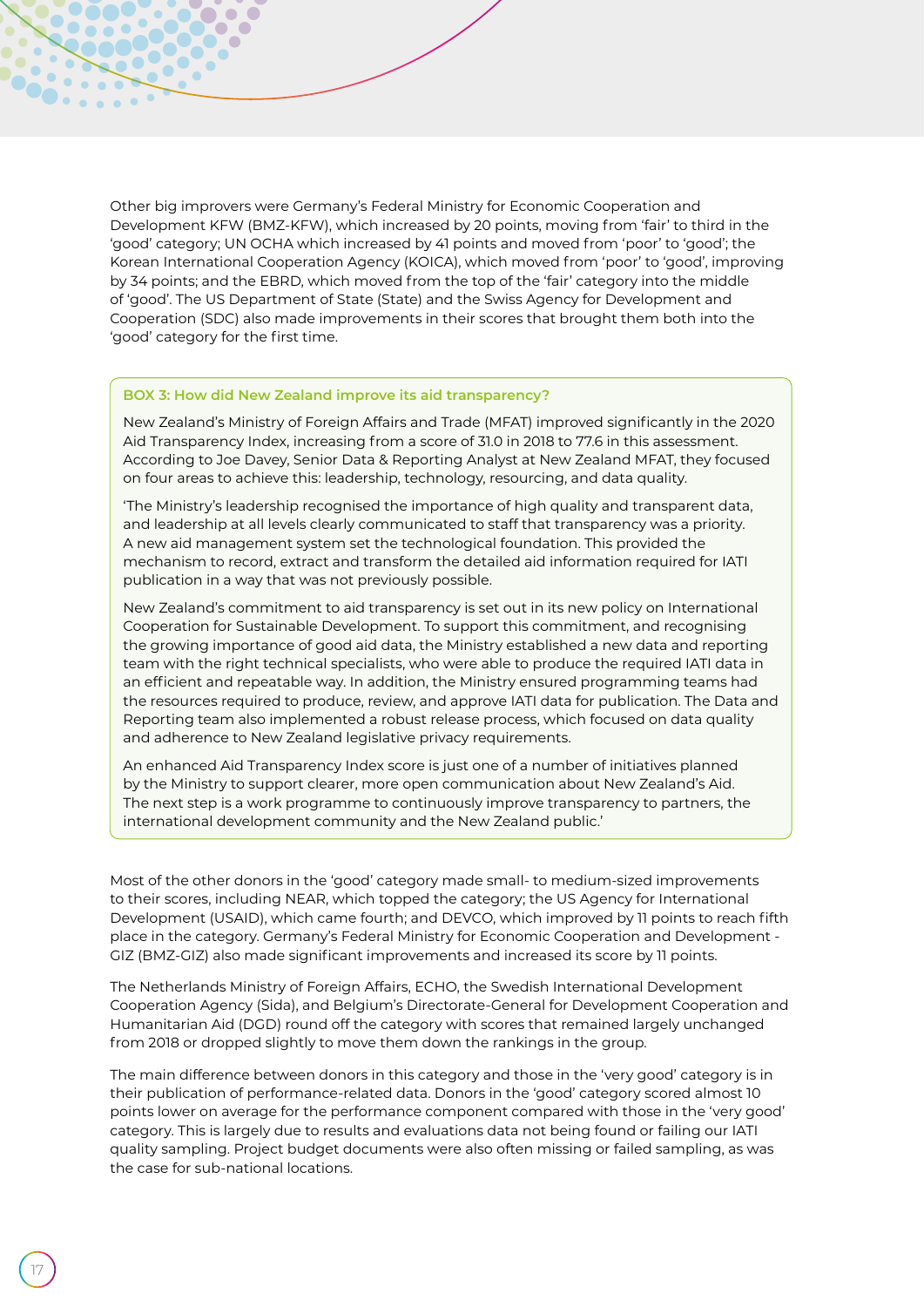![](_page_17_Picture_1.jpeg)

#### <span id="page-17-0"></span>**Fair**

Sixteen donors ranked in the 'fair' category for this Index, the same number as in 2018 and 2016. However, this included three donors that moved up from the 'poor' category: AECID, JICA, UK FCO, and one new donor that was not assessed in 2018, KSRelief. All of the donors in the 'fair' category published data in the IATI Standard, however, some published on a quarterly or less than quarterly basis, rather than a monthly basis. They also published less comprehensive information about their activities. Many did not publish any contract or project conditions information or tenders in their IATI data. None of the donors in the 'fair' category published project budget documents and several did not publish any disaggregated country or sector budgets.

Performance-related data is particularly lacking among the donors in this category. We found almost no performance information in their IATI data, and only found two donors that published project level results consistently in any format (PEPFAR and JICA). We likewise found no IATI data that met the criteria for pre-project impact appraisals and reviews and evaluations and we only found two donors that published this information in other formats (Finland Ministry of Foreign Affairs and JICA).

#### **BOX 4: United Nations organisations in the 2020 Aid Transparency Index**

The 2020 Index included three United Nations agencies: UNDP, UNICEF, and UN OCHA. All three performed well. UNDP increased its score marginally compared with 2018, to remain in the 'very good' category, in third place overall. UNICEF increased its score by almost 15 points and moved from the 'good' to the 'very good' category. UN OCHA showed the biggest improvement. Having ranked 'poor' in 2018, it moved directly into 'good' this year leapfrogging the 'fair' category altogether.

UNDP continued to rank near the top of the Index, with excellent scores for all components. Its increase in score compared with 2018 was largely thanks to improvements made to its information disclosure policy. It also improved slightly in the performance component by increasing the number of evaluations published against relevant activities.

UNICEF made improvements to both its financial- and performance-related data. This included more detailed project budgets, now disaggregated by quarter, and publication of project budget breakdowns. It also improved publication of good quality results and reviews and evaluations.

UN OCHA improved across the board, but particularly in the finance and budgets and joining-up development data components. It scored close to full points for both components this time. It also made significant improvements to its organisational planning and commitments by publishing organisation-level documents in the IATI Standard. However, it continues to score poorly for performance-related data because its project results and reviews and evaluations failed our manual quality checks.

**"With high quality, comprehensive data on both development and humanitarian resources and results already available to the public, UNICEF has built a culture of evidence-based practice and programming, enabling closer cooperation with governments, partners, sister UN agencies and other aid actors, and promotes the use of open data in order to accelerate achievement of the 2030 Agenda for Sustainable Development."**

Vidhya Ganesh, Director, Division of Data, Analytics, Planning and Monitoring, UNICEF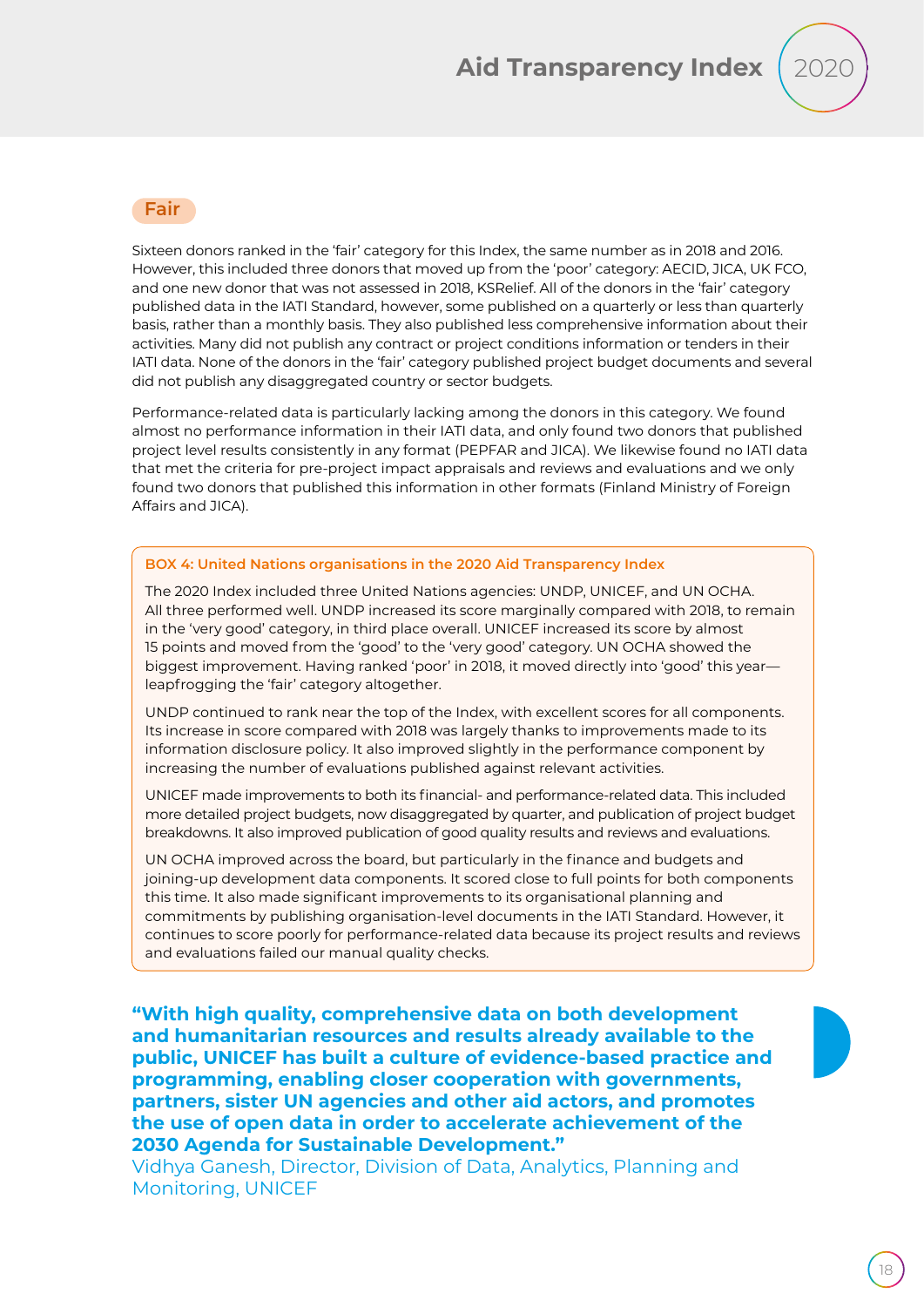![](_page_18_Figure_0.jpeg)

<span id="page-18-0"></span> $\overline{\phantom{a}}$ 

 $\sqrt{2}$  $\bullet$  $\sqrt{2}$ 

Four donors were in the 'very poor' category in this Index, and just one donor, the US Department of Defense, scored in the 'poor' category. Defense dropped from 'fair' in 2018 to 'poor' in this Index largely due to a drop in its publication frequency from monthly to less than quarterly.

The donors in the 'very poor' category did not publish data in the IATI Standard. The Ministry of Foreign Affairs and International Cooperation of the United Arab Emirates (UAE MOFAIC) increased its score significantly compared with 2018, though this was not quite enough to move it out of the 'very poor' category. More information was available about its current projects through its website, however, this data was not standardised, centralised, or forward-looking. Japan's Ministry of Foreign Affairs (MOFA) also published some information about its activities, but not in the IATI Standard.

China made very little information available about its aid activities or policies, and so was ranked at the bottom of the Index for the second time running. We included Turkey's TIKA in the Index for the first time this year as a rising international donor that is starting to spend significant quantities of ODA. We found very little publicly available information about its activities and found no corresponding data on the IATI Registry.

## **Frequency of IATI Publication**

![](_page_18_Figure_5.jpeg)

**GRAPH 5:** percentage of donors assessed in the Index publishing IATI data on a monthly, quarterly, or less than quarterly basis

Donors in the Index have continued to publish IATI data on a more regular basis, following a trend identified in 2018. Sixty-two percent of the donors assessed in the Index published IATI data on a monthly basis, compared with 51 percent in 2018, and just 11 percent published on a less than quarterly basis. This shows an increasing systematisation of IATI publication among aid donors and means that more up-to-date, forward-looking data is available for stakeholders to enable better decision making and monitoring of aid activities.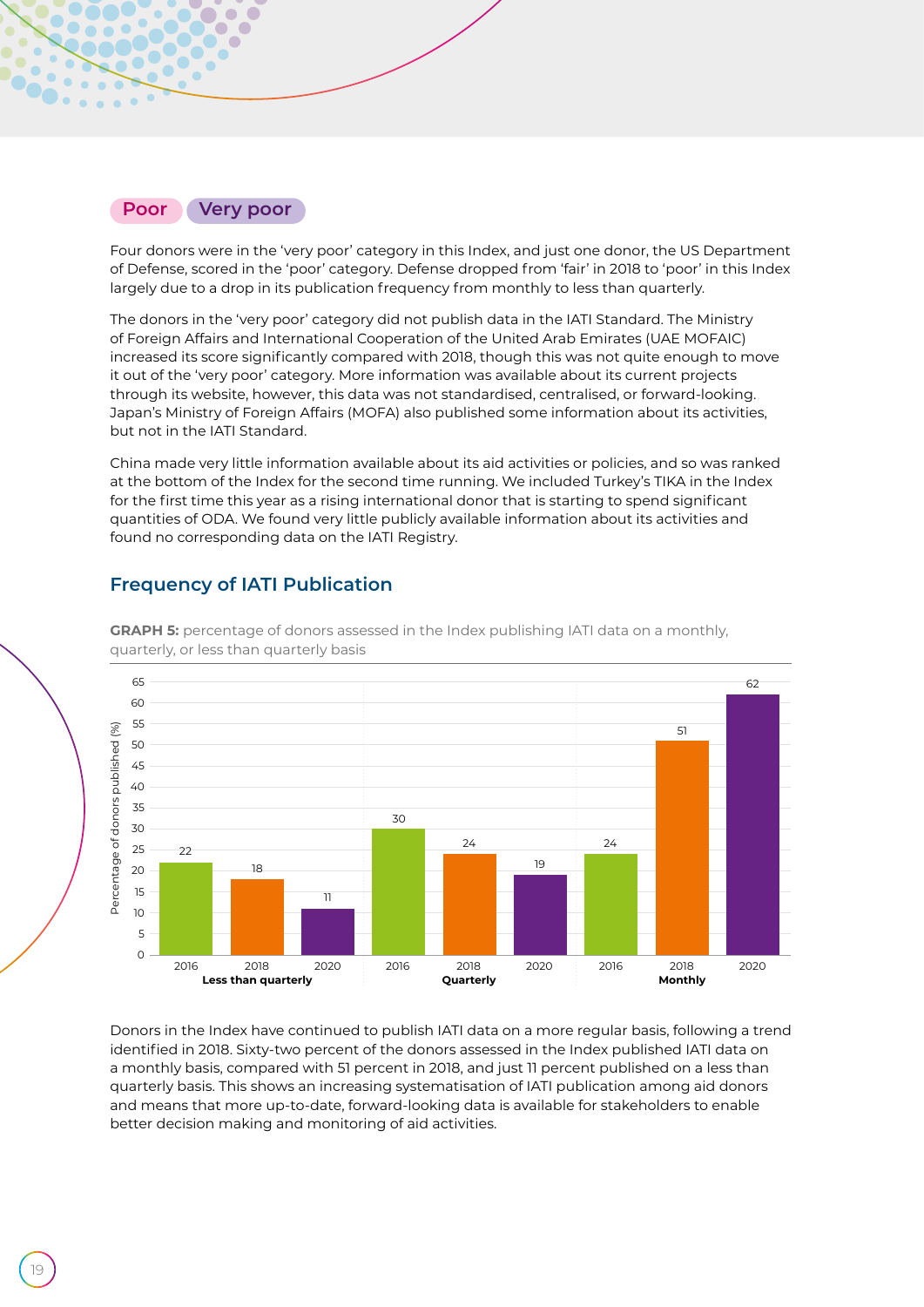# <span id="page-19-0"></span>**Focus on Development Finance Institutions— Public and Private Portfolios**

DFIs continue to play an increasingly important role in international aid efforts. Multilateral development banks and bilateral development financing instruments mobilise billions of dollars in lending to developing country governments and private sectors with the stated aim of [financing](http://pubdocs.worldbank.org/en/69291436554303071/dfi-idea-action-booklet.pdf)  [progress towards](http://pubdocs.worldbank.org/en/69291436554303071/dfi-idea-action-booklet.pdf) the Sustainable Development Goals. Public sector lending focuses primarily on infrastructure and social projects, while private sector portfolios include lending and equity investments in companies and funds operating in developing country markets. The development benefits these interventions aim to produce are growing markets, job creation, and leverage for more finance, all of which should contribute to economic growth and increased tax revenues for governments.

#### **Sovereign and non-sovereign portfolios**

We included seven multilateral development banks (MDBs) in the 2020 Aid Transparency Index. Five of these are regional development banks and two are institutions within the World Bank Group. For some of the regional development banks, we were only able to find information about their public sector (sovereign) lending portfolio and because of this, we limited our assessment to this area of the bank's lending only. Others publish both public and private sector (non-sovereign) portfolios so our assessment reflects the transparency of all of the bank's activities. This breaks down as follows:

**African Development Bank (AfDB)**: data was only available for AfDB's sovereign portfolio so we limited our assessment to this portfolio only.

**Asian Development Bank (AsDB):** data was only available for AsDB's sovereign portfolio so we limited our assessment to this portfolio only.

**Inter-American Development Bank (IDB):** our assessment was for the IDB, however, IDB is the sovereign lending instrument of the IDB Group; its private sector activities are carried out by IDB Invest, a separate entity within the Group. We only found transparency data for IDB, not IDB Invest, so have only assessed the Group's sovereign portfolio.

**World Bank**: we separately assessed and scored both the **IDA,** which carries out sovereign lending, and the **International Finance Corporation (IFC),** which carries out private sector lending.

**European Bank for Reconstruction and Development (EBRD)**: for the EBRD, we found transparency data on both sovereign and private sector portfolios.

**European Investment Bank (EIB)**: for the EIB, we found transparency data on both sovereign and private sector portfolios.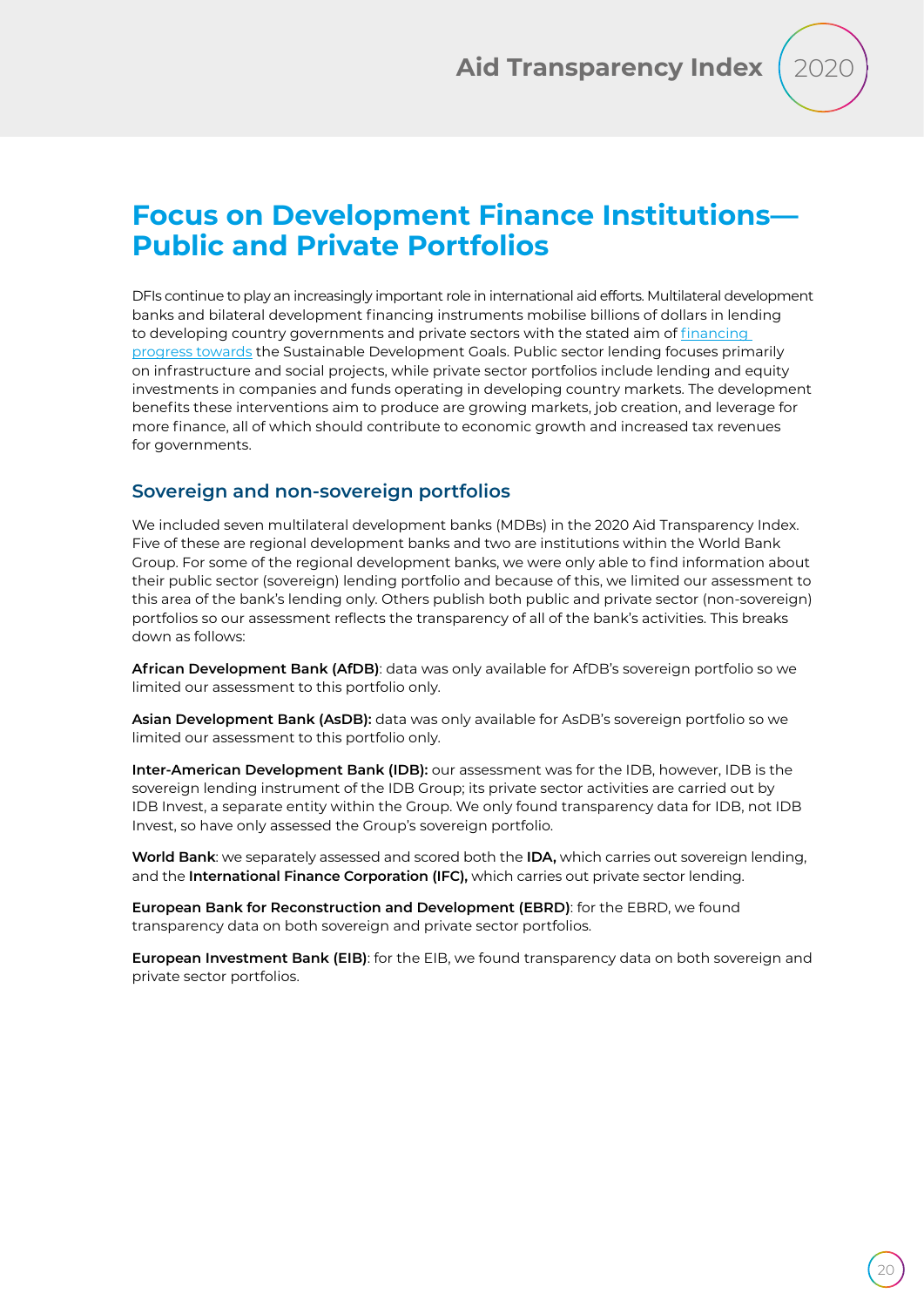![](_page_20_Figure_0.jpeg)

![](_page_20_Figure_1.jpeg)

**GRAPH 6:** DFI scores in the 2020 Index

<span id="page-20-0"></span> $\subset$  $\bigcap$  $\bigcap$ 

DFIs that are publishing only sovereign-backed lending portfolios performed very well in the Index. The AsDB - Sovereign Portfolio came top of the Index with 98.0 points. The World Bank - IDA came second, having increased 11 points from 2018 by making incremental improvements to its publication across the aid transparency components. The AfDB - Sovereign Portfolio came fourth, while the IDB moved up from seventh place, at the bottom of the 'very good' category, to fifth place in this Index.

All of these DFIs are publishing comprehensive information about their activities in the IATI Standard.

The picture of those DFIs that are publishing their private sector portfolios is more mixed. The IFC improved on its performance in the 2018 Index but remains in the 'fair' category with 58.1 points. EIB also made small improvements but remains in 'fair' with 58.9 points. The EBRD, however, was able to increase its score and move from 'fair' to the 'good' category.

These DFIs published good IATI data on their project attributes, organisational planning and commitments, and joining-up development data. They are seriously hampered, however, by a lack of finance and budget information at both the activity and organisation levels, and by a lack of performance-related data, particularly results and reviews and evaluations. They also did not publish adequate procurement information in the IATI Standard for either contracts or tenders.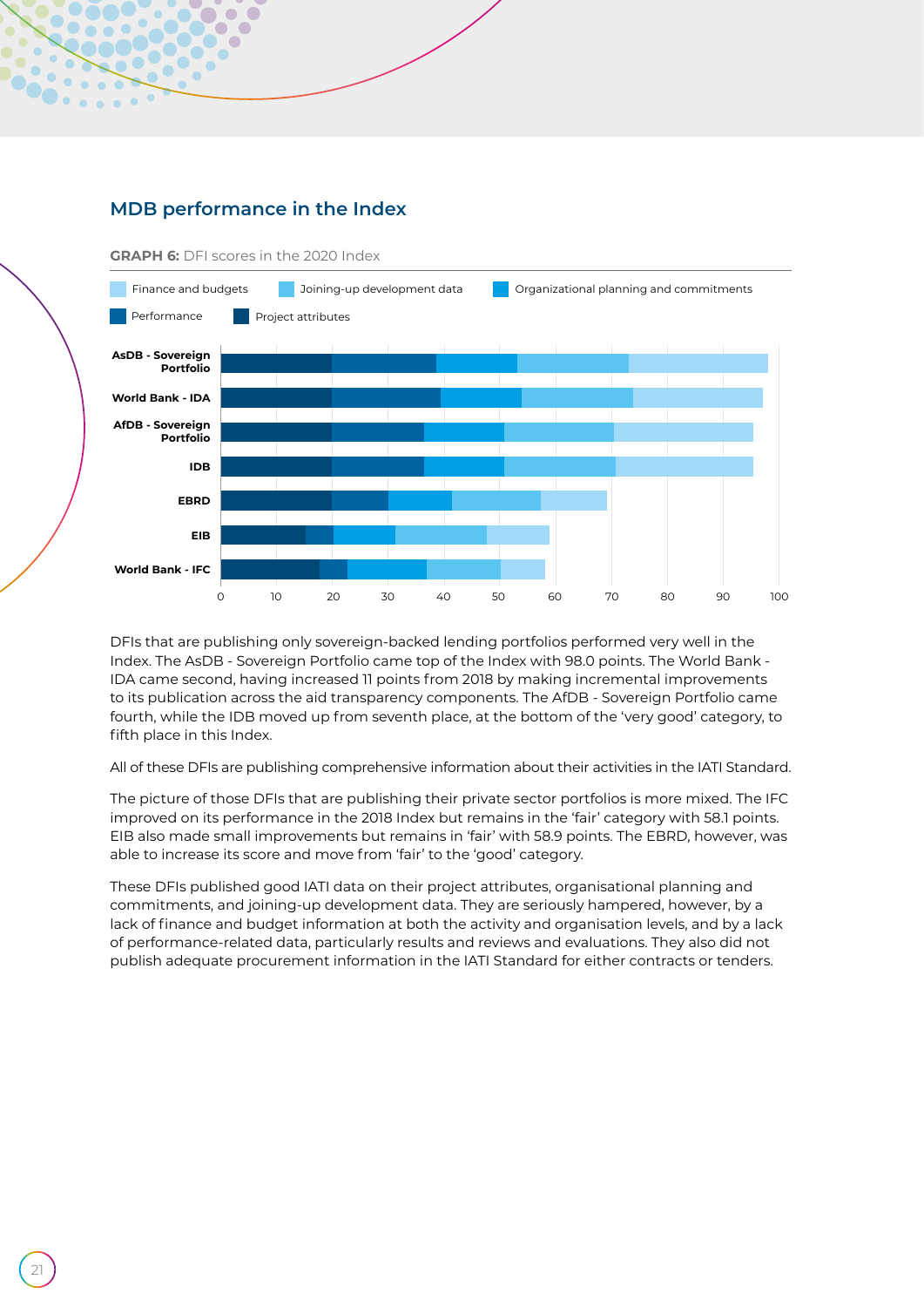![](_page_21_Picture_1.jpeg)

#### **Why transparency matters**

A lack of transparency data for private sector investments makes it difficult to monitor the progress of these activities, to assess their value or learn from successes and failures. It also impedes information sharing and coordination between institutions.

Private sector development financing has seen precipitous growth over the past two decades, and stood at [US\\$87 billion in annual investments in 2017.](https://www.csis.org/analysis/development-finance-institutions-plateaued-growth-increasing-need) Public money finances these instruments and so there should be evidence-based means to assess the validity of decisions to direct development funds through these channels. Assessing value for money requires both financial and impact data and we have found these to be incomplete in private sector lending transparency data.

The reasons for withholding this information often relate to commercial confidentiality. Detailed, timely data about the rate of disbursements and up-to-date results of private investments are often market-sensitive and are likely to affect the value of the companies involved. For publicly traded companies, there are legal restrictions on what information can be made available and when. Understanding this, we believe there is a balance they can strike on providing this information, even if they exclude some projects from transparency disclosures given the current restrictions. There are obvious benefits of this approach to DFIs themselves, as it would allow them to demonstrate their own value and impact. Publish What You Fund is currently researching this balance in our **DFI Transparency Initiative**.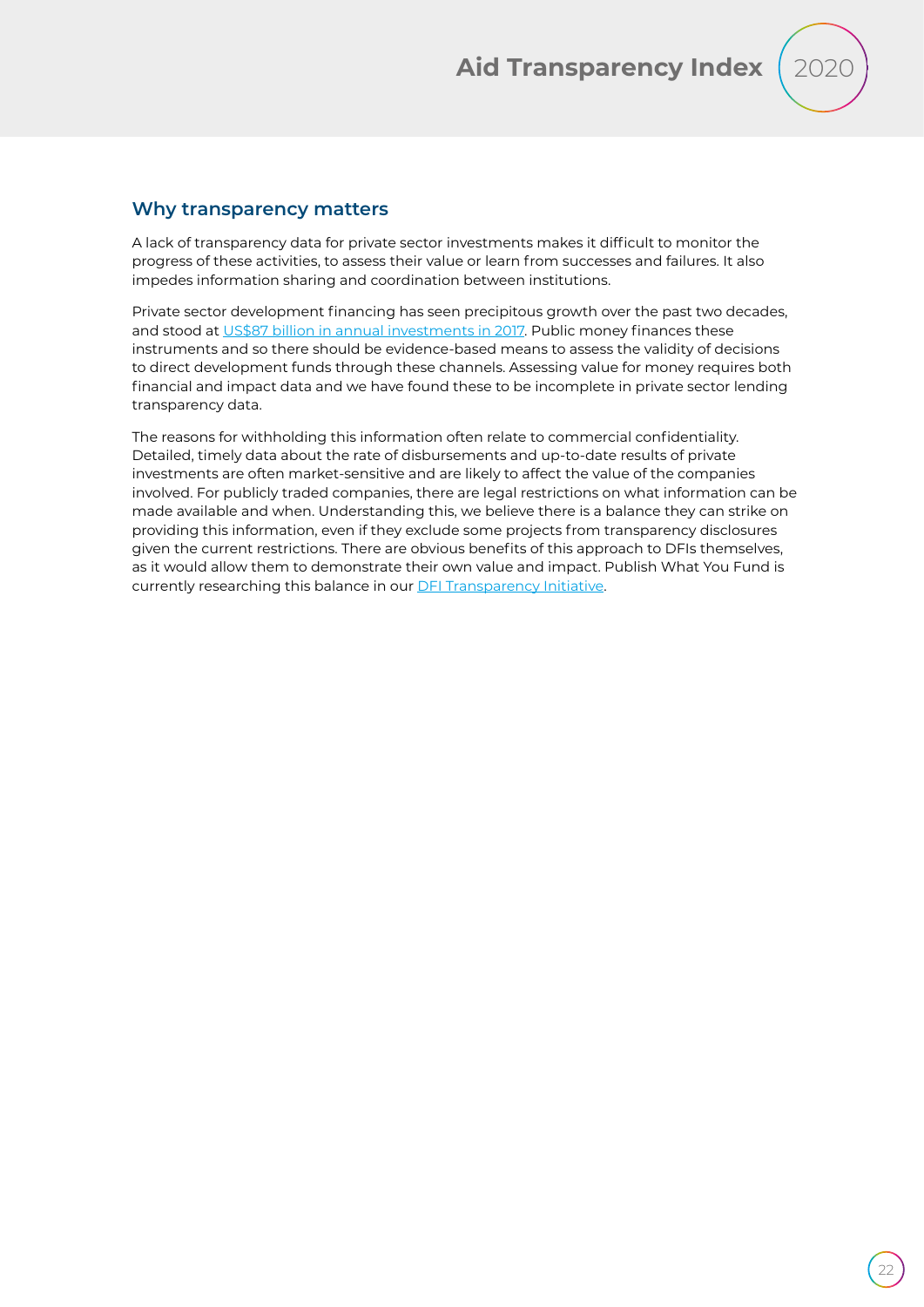# <span id="page-22-0"></span>**Moving from Data Use to Data Engagement**

The 2020 Aid Transparency Index has shown that more donors than ever are publishing good quality, comprehensive data about their aid projects in the IATI Standard. The current data we reviewed in this Index includes disaggregated transaction and forward-looking budget data covering billions of dollars of aid flows and over 100,000 activities, often including detailed documentation about the project terms, performance, sub-national locations, and implementing partners. While there are still data gaps and variations in quality and comprehensiveness between donors, as is illustrated by the Index scores and rankings, there are huge quantities of detailed data on the IATI Registry about the aid projects being carried out in countries across the world. This data is publicly accessible, standardised, machine-readable, and downloadable for replication and integration with other datasets.

While the aid transparency theory of change is clearly articulated, evidence of impact has been largely anecdotal and [non-generalisable](https://stateofopendata.od4d.net/chapters/sectors/development-humanitarian.html). Attempts to demonstrate the theory of change working in practice have to date been case-study based and have tended to focus on data use. At Publish What You Fund, we believe that an important part of the picture has been overlooked—the potential of aid transparency alongside engagement to build trust and empower local actors.

**"For us as a national NGO, transparency is crucial for the aid and development donors and for civil society organisations as well aid transparency allows us to know what kind of resources are coming to our country, Iraq, and how the resources are used, and also builds trust and makes sure that we are working with a high standard of ethics."**

Ary Tahir, Deputy Country Director, Public Aid Organization, Iraq

### **Building trust**

 $\sqrt{2}$ 

To date, aid transparency engagement has focused on making data more accessible through aid portals. The Aid Transparency Index scores donors on their aid portals for the 'accessibility' indicator, which awards points for having disaggregated data, allowing bulk downloads, and for presenting data under an open license. We have seen gradual improvement in this indicator in the 2020 Index compared with 2018, with the number of donors scoring for 'accessibility' increasing from 32 to 37 and the average score increasing by 16 percent. However, we believe donors now need to move beyond technical solutions and a [binary and linear approach](http://www.publishwhatyoufund.org/wp-content/uploads/2017/09/With-Publication-Brings-Responsibility-A-discussion-paper.pdf) based on data supply and demand, and to start proactively engaging with partners and stakeholders to raise awareness and build trust and accountability.

By engaging stakeholders through face-to-face meetings, joint exploration of data, and dissemination of information products, donors can [build trust and acceptance](https://www.publishwhatyoufund.org/2020/01/what-use-is-aid-and-development-data-two-examples-from-nigeria/) in communities where aid delivery is taking place. Trust should underpin the spirit in which a modern aid system operates: development work should be inclusive and built on mutual respect between partners. Trust is also vital for aid donors to operate in many contexts as good relationships with partners and local actors can be prerequisites to successful project delivery.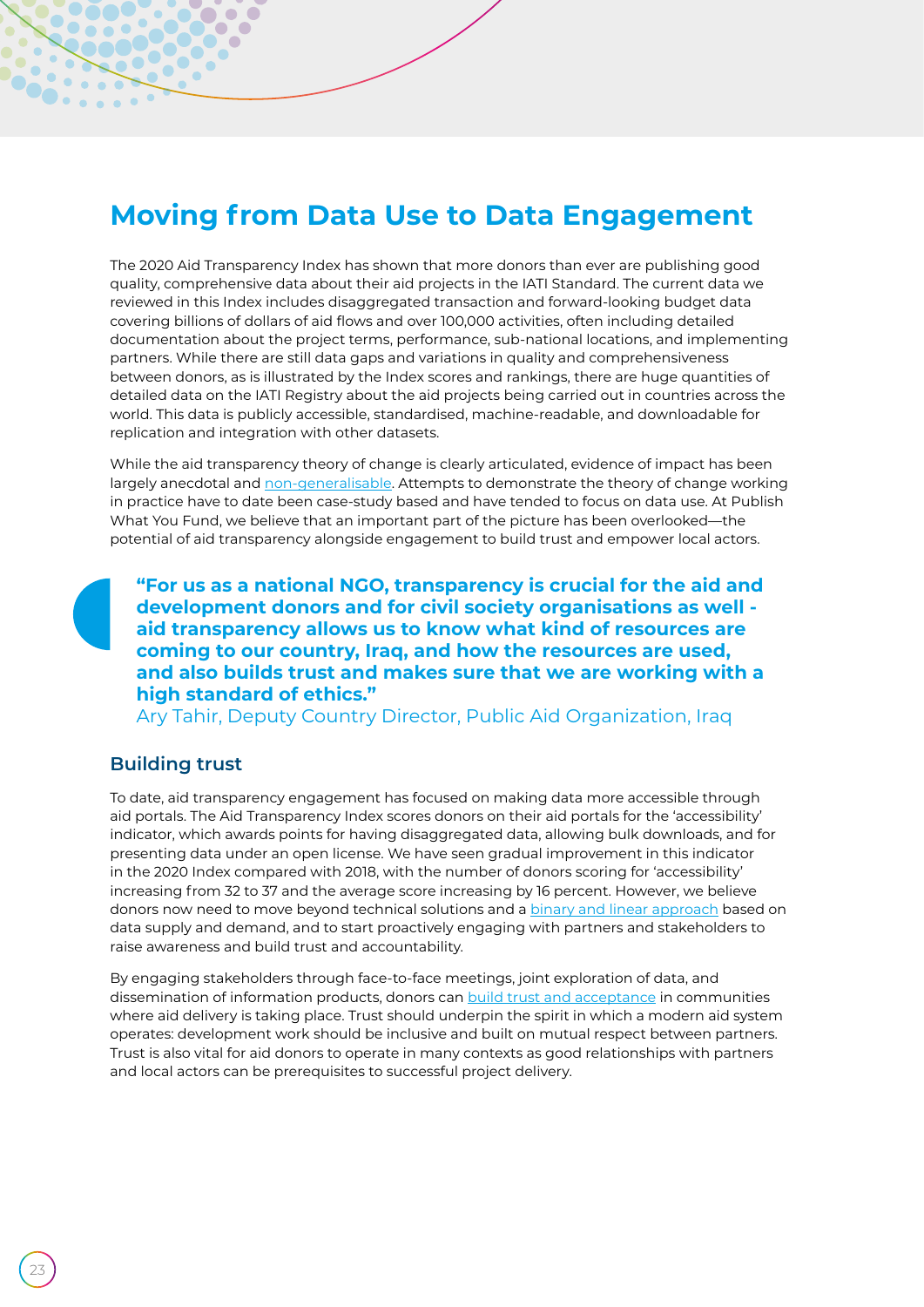## **Shrinking civic space**

There is also a dark side to this equation. The past decade has seen civic space closing in countries across the world. One of the ways in which governments have sought to stifle dissent has been through the introduction of new non-governmental organization (NGO) laws that include stringent disclosure and financial transparency requirements for civil society organisations (CSOs). Penalties for non-compliance include fines, bank account freezes, and [even criminal charges](https://www.amnesty.org/download/Documents/ACT3096472019ENGLISH.PDF). A lack of trust can help to build public acceptance for such measures and governments can use a perceived lack of transparency to sow suspicion of international actors. Information gaps can be used as an opportunity to spread misinformation. The voluntary, proactive provision of aid information and data advocated by Publish What You Fund and the global aid transparency movement could help in some cases. Providing accurate information, building trust in international actors, and dispelling false narratives about their intentions can make it more difficult for authoritarians to gain public acceptance for these types of measures.

## **Building trust in the data through engagement and feedback loops**

While donors should proactively engage stakeholders with their data to build trust, it is important that this is not undermined by a lack of belief in the aid data itself. Publish What You Fund research has identified [a lack of trust among stakeholders](http://www.publishwhatyoufund.org/wp-content/uploads/2017/09/With-Publication-Brings-Responsibility-A-discussion-paper.pdf) in some of the project data published to the IATI Registry. At the macro level, this can be because of gaps where some donors do not publish or have poorer quality data. This can undermine the dataset as a whole. There can also be problems when looking at more specific data if there are discrepancies between data published centrally and information held locally.

One of the most effective ways to overcome these problems is through data use and the construction of feedback loops for continuous improvement. Publish What You Fund has identified that stakeholders in partner countries have a continued demand for data. Working with our partners, we have seen first-hand the variety of [stakeholders that seek aid data](https://www.publishwhatyoufund.org/2020/06/the-growing-demand-for-aid-data-sharing-experience-from-nigeria/) ranging from CSOs and elected representatives to think tanks and central banks. By building feedback loops with these stakeholders, donors can identify what data they need and how it can be usefully organised, fill data gaps, and correct errors and inconsistencies, which will all lead to systematic improvements. This will build trust in the data among stakeholders and help donors to establish the true value of their open data.

A good example of this is partner country governments tracking aid flows going into their countries. Government officials often do this by collecting data directly from donor country offices to populate national level Aid Information Management System (AIMS) databases. They could instead do this using the relevant IATI data. However, there are often discrepancies between data held by donor country offices and data published centrally to the IATI Registry. Some of the reasons behind this issue were highlighted in the '[Open Data, Development](https://www.stateofopendata.od4d.net/chapters/sectors/development-humanitarian.html)  [Assistance, and Humanitarian Action](https://www.stateofopendata.od4d.net/chapters/sectors/development-humanitarian.html)' chapter in '[The State of Open Data: Histories and Horizons](https://www.stateofopendata.od4d.net/)' (Weaver, Powell, and Leson, 2018):

*While innovation in open data has been a top priority of many development agencies at the headquarters level, these innovations often fail to appeal to country office staff, limiting impact and implementation at local levels. For example, while publishing and using IATI has been a top priority of many agencies, country staff are often unaware of IATI and are occasionally resistant to its use, creating inconsistencies between data published locally and that published internationally.*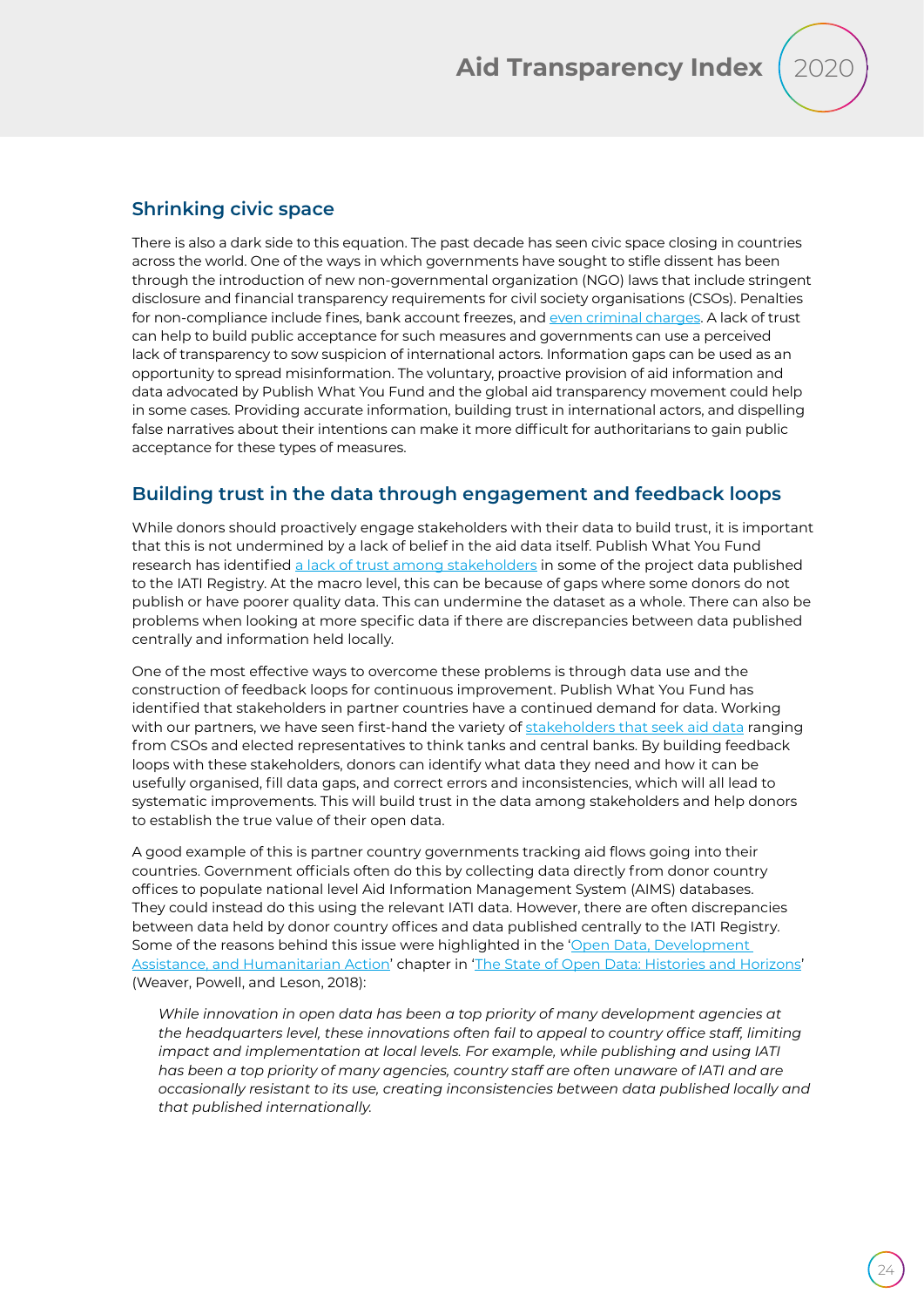There is an opportunity to create a feedback loop to overcome these problems by involving donor headquarters, country office staff, and the partner government. When the partner government requests aid data for their database, donor headquarters staff share relevant IATI data with their country office for them to review and compare with their own records. Through dialogue between the donor headquarters and the country office, any systemic reasons for inconsistencies could then be identified leading to continuous and scalable improvement in data quality. Once agreed, the donor would update the data on the IATI Registry and share it with the partner government. Through continual systematic improvement and the building of trust in the data, this process can become automated and donors can use IATI data to directly populate the AIMS database.

 $\sqrt{2}$  $\bigcap$ 

There are many other such feedback loops that stakeholders and receptive, accountable donors can create through data use. As well as improving the accuracy and consistency of publicly available IATI data, this can also have the added benefit of helping donors to harmonise and improve their own data held centrally and at country offices.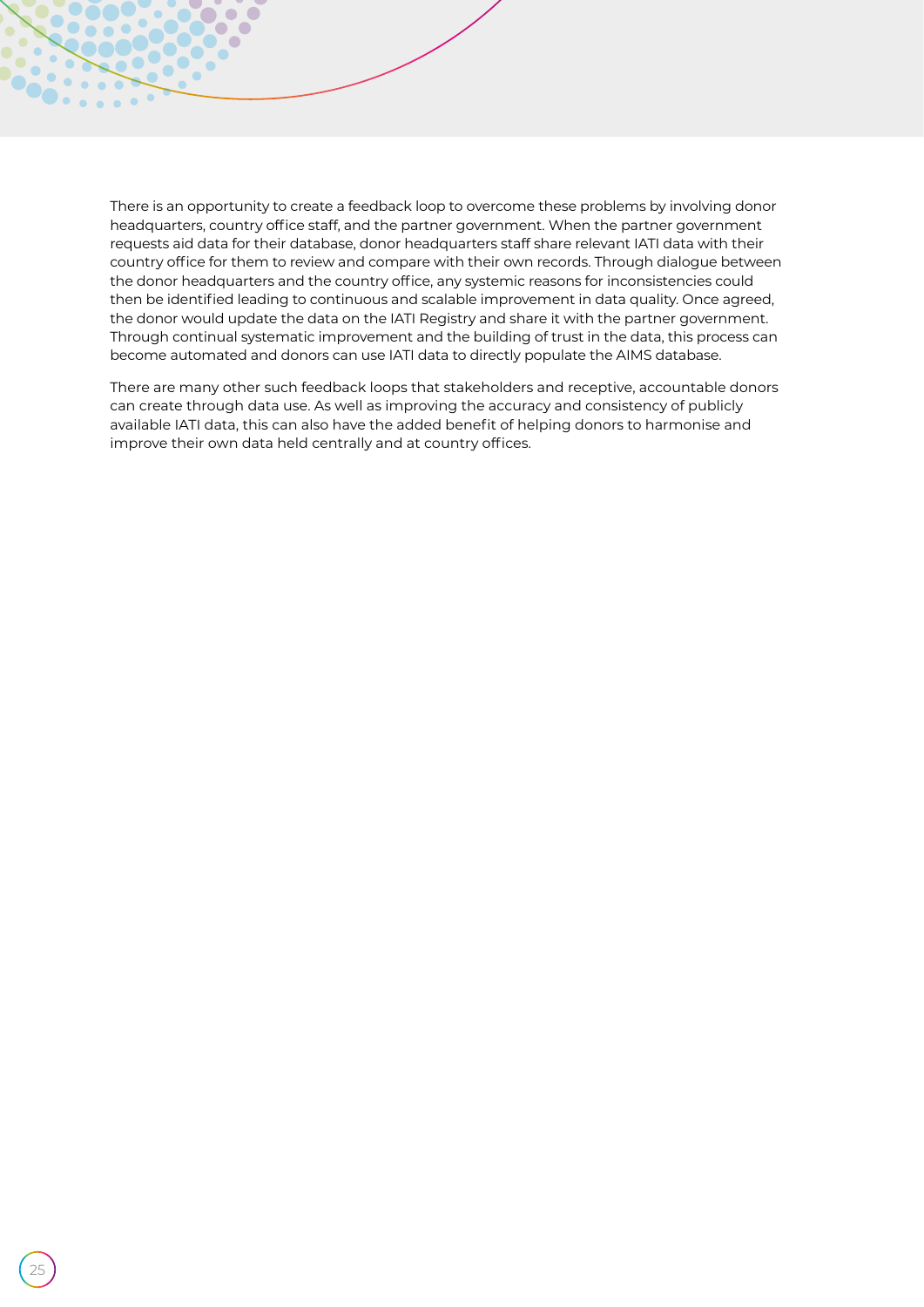![](_page_25_Picture_1.jpeg)

# <span id="page-25-0"></span>**Recommendations**

Based on the results and findings from the 2020 Index, Publish What You Fund makes the following recommendations to the international aid donor community:

#### • **Improve performance data**

A lack of performance-related data is a persistent issue among the donors assessed in the Aid Transparency Index and while there were small improvements this year, much more needs to be done. Donors should share comprehensive data about the results and impact of their projects in the IATI Standard to allow oversight actors, partner countries, and other donors to monitor their progress, learn from project performance, and assess the value for money of aid activities.

#### • **Publish project budgets documents, project procurement information (contracts and tenders), and sub-national locations**

Donors should publish comprehensive information about their activities in the IATI Standard. Publishing budget breakdowns, contracts, and tender information about projects and sub-national locations is important to provide a full picture to accountability actors in partner countries and taxpayers in their own countries.

#### • **Regional development banks need to publish their private sector portfolios**

For three of the regional development banks we assessed, transparency data was only available for the sovereign lending portfolio. For this reason, we were not able to make an overall assessment of the bank or bank group and were only able to score their sovereign portfolios. In order to receive a full assessment in future, the AsDB and AfDB should publish transparency information about their non-sovereign portfolios. The IDB Group should ensure that transparency information is available for IDB Invest as well as the public sector lending carried out by IDB.

#### • **DFIs need to publish financial and performance data about their private sector portfolios**

DFIs that are publishing information about their private sector lending should publish more detailed financial information about their activities and should publish activity results and evaluations. Without this information, it is not possible to gauge whether this development modality is providing value for money or leading to impact.

#### • **Donors remaining in the 'fair' category in the Index need to prioritise transparency all donors need to pull their weight**

A number of donors are languishing in the 'fair' category in the Index and have not made significant improvements since the last Index in 2018. In order to build the global public good of a transparent international aid system, all donors need to pull their weight and publish comprehensive, good quality, forward-looking data about their projects that is accessible, centralised, and timely. Big improvers this year have shown what can be done if transparency is prioritised and adequately resourced.

#### • **Engage partners with data to build trust**

The next frontier in aid transparency is to engage stakeholders with data to build trust between actors and in international aid more broadly. Beyond simply making information available, donors should engage directly with stakeholders in partner countries to raise awareness about the data that is now available, build trust with partners, and establish feedback loops for continuous improvement of aid data. As donors carry out this type of engagement, they should share their experiences with the rest of the aid transparency community for peer learning and demonstration effects.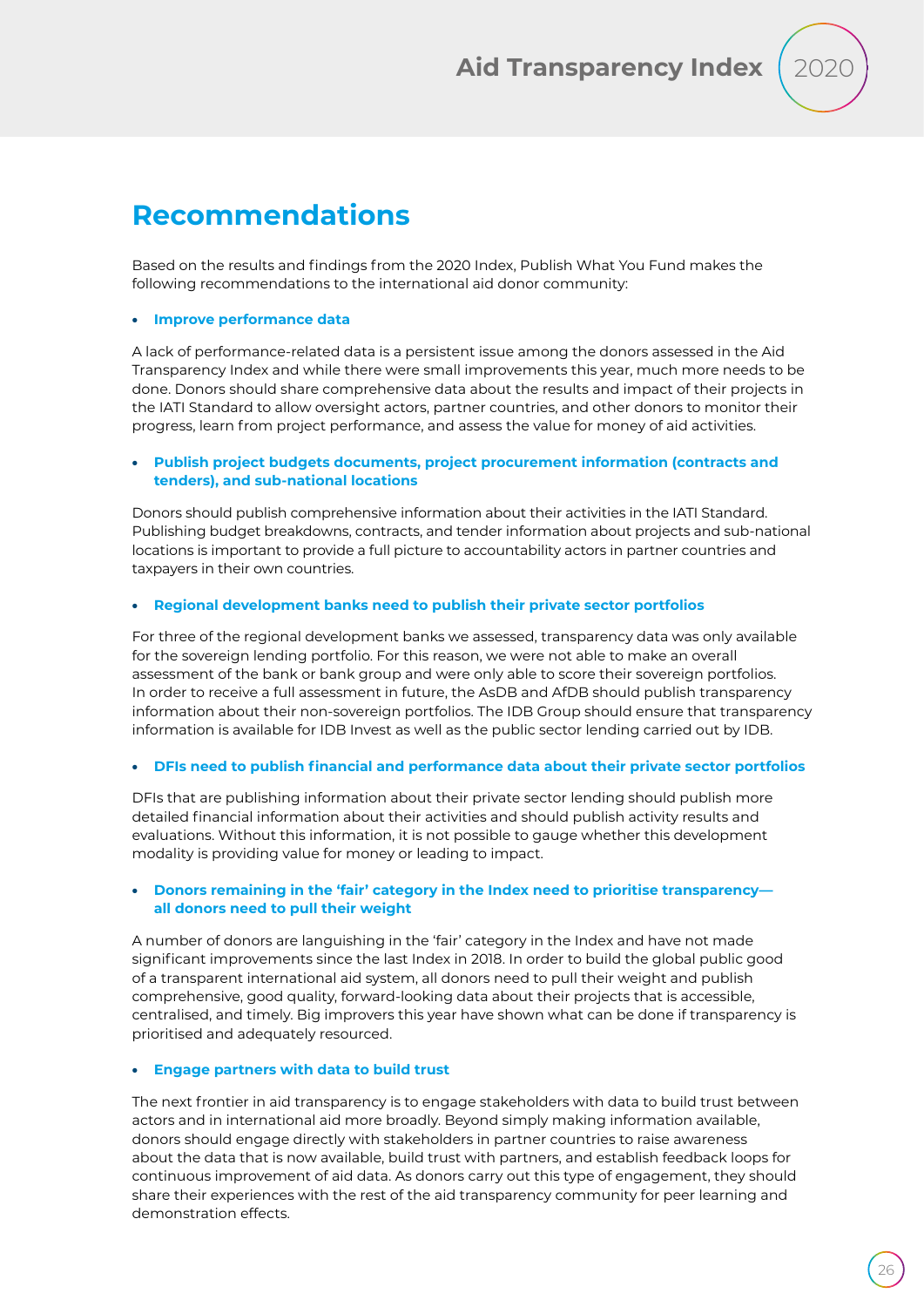# <span id="page-26-0"></span>**Annex 1: 2020 Aid Transparency Index Results and Comparison with 2018 Scores**

| 2020<br>rank | Donor name                  | 2020<br>score | 2020<br>category | 2018<br>score | 2018<br>category | <b>Difference</b><br>2018 - 2020 |
|--------------|-----------------------------|---------------|------------------|---------------|------------------|----------------------------------|
| 1            | AsDB - Sovereign Portfolio* | 98.0          | Very Good        | 98.6          | Very Good        | $-0.6$                           |
| 2            | World Bank, IDA             | 97.1          | <b>Very Good</b> | 86.1          | Very Good        | 11.0                             |
| 3            | <b>UNDP</b>                 | 96.6          | <b>Very Good</b> | 95.5          | <b>Very Good</b> | 1.2                              |
| 4            | AfDB - Sovereign Portfolio* | 95.5          | <b>Very Good</b> | 88.4          | Very Good        | 7.1                              |
| 5            | $IDB^*$                     | 95.4          | Very Good        | 83.5          | Very Good        | 11.9                             |
| 6            | <b>UNICEF</b>               | 92.9          | <b>Very Good</b> | 78.1          | Good             | 14.7                             |
| 7            | US, MCC                     | 92.1          | Very Good        | 87.0          | Very Good        | 5.0                              |
| 8            | <b>Global Fund</b>          | 86.5          | <b>Very Good</b> | 74.5          | Good             | 12.0                             |
| 9            | UK, DFID                    | 85.4          | <b>Very Good</b> | 90.9          | Very Good        | $-5.5$                           |
| 10           | Canada, Global Affairs      | 80.9          | <b>Very Good</b> | 79.7          | Good             | 1.2                              |
| 11           | <b>GAVI</b>                 | 80.8          | Very Good        | 75.3          | Good             | 5.5                              |
| 12           | EC, NEAR                    | 78.7          | Good             | 76.5          | Good             | 2.3                              |
| 13           | New Zealand, MFAT           | 77.6          | Good             | 31.1          | Poor             | 46.5                             |
| 14           | Germany, BMZ-KFW            | 77.3          | Good             | 57.7          | Fair             | 19.6                             |
| 15           | US, USAID                   | 76.7          | Good             | 68.8          | Good             | 7.9                              |
| 16           | EC, DEVCO                   | 76.5          | Good             | 65.9          | Good             | 10.6                             |
| 17           | UN OCHA                     | 74.0          | Good             | 32.7          | Poor             | 41.2                             |
| 18           | <b>Germany, BMZ-GIZ</b>     | 72.3          | Good             | 60.9          | Good             | 11.4                             |
| 19           | Netherlands, MFA            | 71.2          | Good             | 70.1          | Good             | 1.1                              |
| 20           | Korea, KOICA                | 70.7          | Good             | 37.0          | Poor             | 33.8                             |
| 21           | EBRD <sup>+</sup>           | 69.1          | Good             | 57.1          | Fair             | 12.0                             |
| 22           | EC, ECHO                    | 68.2          | Good             | 77.6          | Good             | $-9.4$                           |
| 23           | Sweden, Sida                | 63.7          | Good             | 71.2          | Good             | $-7.5$                           |
| 24           | Belgium, DGD                | 63.4          | Good             | 63.4          | Good             | 0.0                              |
| 25           | US, State                   | 63.2          | Good             | 58.3          | Fair             | 5.0                              |
| 26           | Switzerland, SDC            | 61.1          | Good             | 50.9          | Fair             | 10.2                             |
| 27           | US, PEPFAR                  | 59.8          | Fair             | 63.4          | Good             | $-3.6$                           |
| 28           | EIB+                        | 58.9          | Fair             | 57.1          | Fair             | 1.8                              |
| 29           | Finland, MFA                | 58.6          | Fair             | 54.1          | Fair             | 4.5                              |
| 30           | France, AFD                 | 58.5          | Fair             | 46.5          | Fair             | 12.1                             |
| 31           | <b>World Bank, IFC</b>      | 58.1          | Fair             | 52.1          | Fair             | 6.0                              |
| 32           | <b>Gates Foundation</b>     | 57.9          | Fair             | 47.3          | Fair             | 10.6                             |
| 33           | Spain, AECID                | 57.8          | Fair             | 35.1          | Poor             | 22.7                             |
| 34           | Australia, DFAT             | 51.8          | Fair             | 57.4          | Fair             | $-5.6$                           |

Links to profiles of each organisation are included in the table below.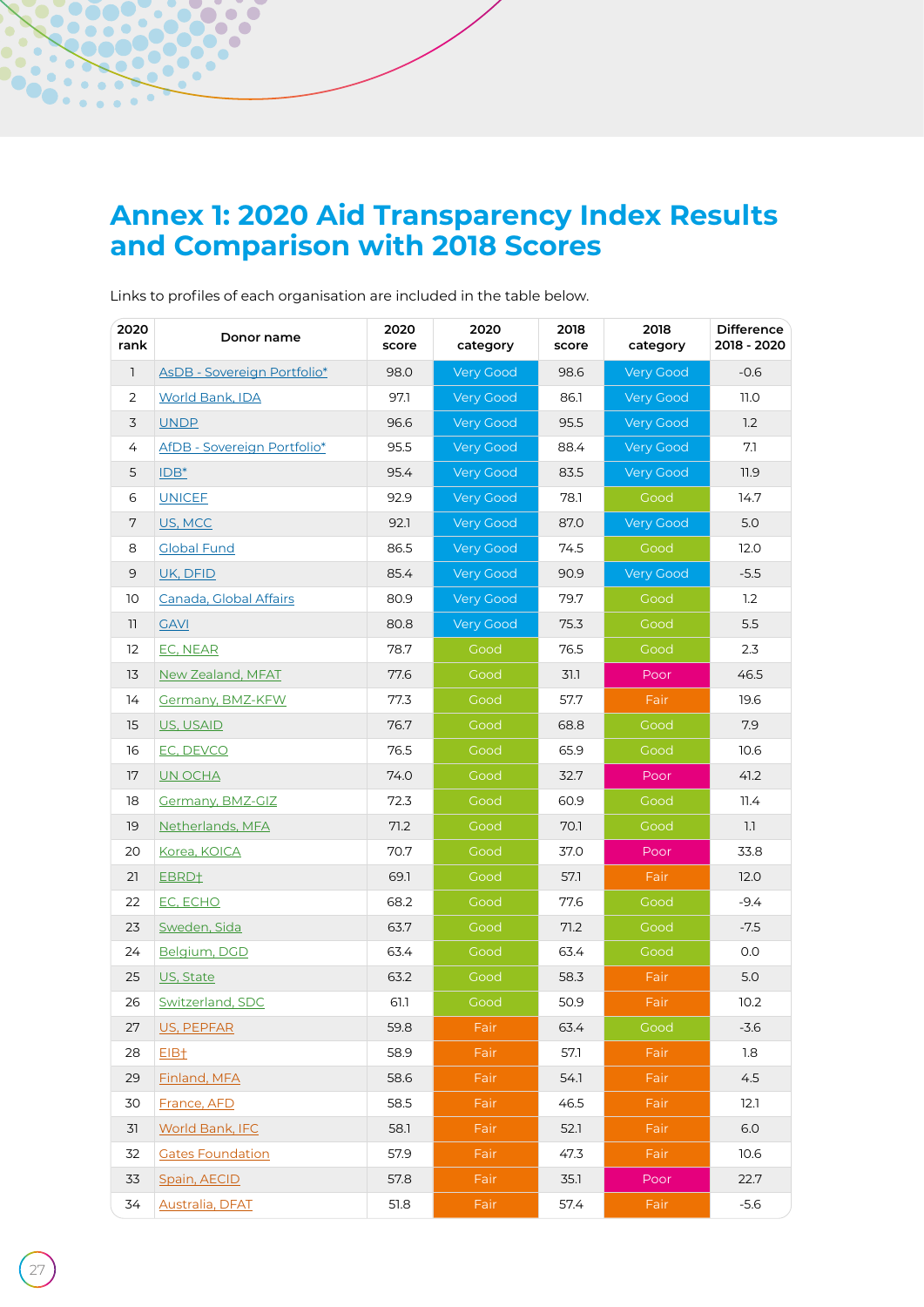![](_page_27_Picture_1.jpeg)

| 2020<br>rank | Donor name             | 2020<br>score | 2020<br>category | 2018<br>score | 2018<br>category | <b>Difference</b><br>2018 - 2020 |
|--------------|------------------------|---------------|------------------|---------------|------------------|----------------------------------|
| 35           | Italy, AICS            | 49.3          | Fair             | 45.6          | Fair             | 3.8                              |
| 36           | Japan, JICA            | 49.3          | Fair             | 38.8          | Poor             | 10.5                             |
| 37           | France, MEAE           | 48.9          | Fair             | 45.9          | Fair             | 3.0                              |
| 38           | UK, FCO                | 48.6          | Fair             | 34.3          | Poor             | 14.3                             |
| 39           | Denmark, MFA           | 48.6          | Fair             | 49.3          | Fair             | $-0.7$                           |
| 40           | Norway, MFA            | 43.5          | Fair             | 43.3          | Fair             | 0.2                              |
| 41           | Ireland, Irish Aid     | 42.6          | Fair             | 42.0          | Fair             | 0.6                              |
| 42           | Saudi Arabia, KSRelief | 42.0          | Fair             |               |                  |                                  |
| 43           | US, Defense            | 39.8          | Poor             | 48.7          | Fair             | $-8.9$                           |
| 44           | <b>UAE, MOFAIC</b>     | 17.7          | Very Poor        | 1.9           | Very Poor        | 15.9                             |
| 45           | Japan, MOFA            | 16.3          | Very Poor        | 10.2          | Very Poor        | 6.0                              |
| 46           | <b>Turkey, TIKA</b>    | 6.3           | Very Poor        |               |                  |                                  |
| 47           | China, MOFCOM          | 1.2           | <b>Very Poor</b> | 1.2           | <b>Very Poor</b> | 0.0                              |

\*For reasons of data availability, we were only able to review the transparency of this development bank's sovereign (government-backed) portfolio<br>and not its private investments. The IDB only manages the IDB Group's sover

† For this development bank, data for both its sovereign and non-sovereign portfolios were available and we reviewed both.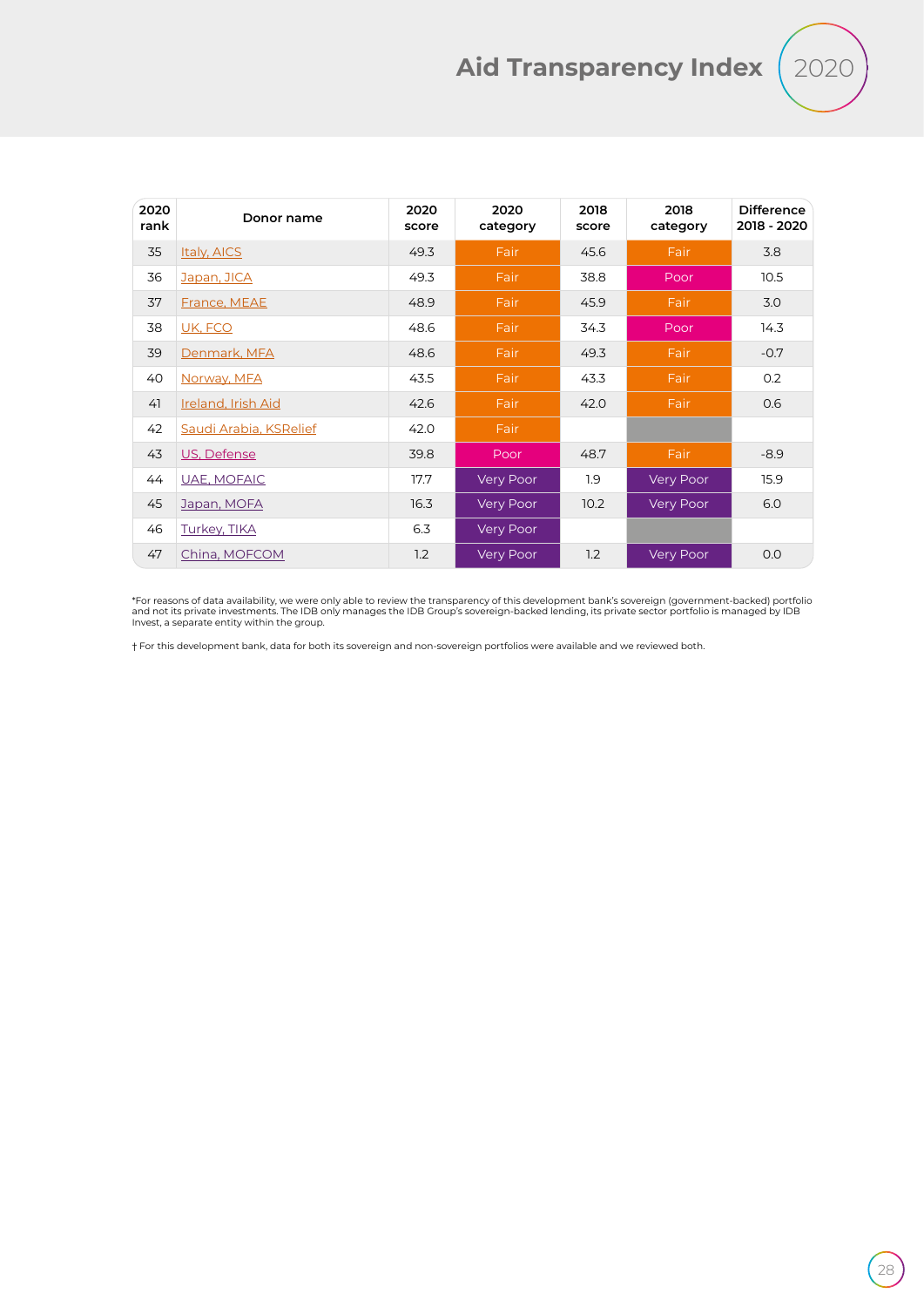# **Acronyms**

<span id="page-28-0"></span>

| <b>AECID</b>                                                   | Spanish Agency for International                                                                 | IDB             | Inter-American Development Bank                                                                       |  |  |
|----------------------------------------------------------------|--------------------------------------------------------------------------------------------------|-----------------|-------------------------------------------------------------------------------------------------------|--|--|
|                                                                | Development Cooperation<br>(Agencia Española de Cooperación<br>Internacional para el Desarrollo) | <b>IFC</b>      | International Finance Corporation<br>(World Bank)                                                     |  |  |
| AfDB                                                           | African Development Bank                                                                         | <b>IGO</b>      | Intergovernmental organisation                                                                        |  |  |
| AFD                                                            | French Development Agency                                                                        | <b>IMF</b>      | International Monetary Fund                                                                           |  |  |
|                                                                | (Agence Française de<br>Développement)                                                           | <b>JICA</b>     | Japan International Cooperation<br>Agency                                                             |  |  |
| AICS                                                           | Italian Agency for Development<br>Cooperation (Agenzia Italiana per                              | <b>KOICA</b>    | International Cooperation Agency<br>(of Korea)                                                        |  |  |
| AIMS                                                           | la Cooperazione allo Sviluppo)<br>Aid Information Management                                     | <b>KSRelief</b> | King Salman Humanitarian Aid<br>and Relief Centre (of Saudi Arabia)                                   |  |  |
|                                                                | System                                                                                           | <b>LDCs</b>     | Least developed countries (United<br>Nations classification)                                          |  |  |
| AsDB                                                           | Asian Development Bank                                                                           | <b>MCC</b>      | US Millennium Challenge                                                                               |  |  |
| <b>BMZ</b>                                                     | German Federal Ministry for<br>Economic Cooperation and                                          | <b>MDB</b>      | Corporation<br>Multilateral Development Bank                                                          |  |  |
|                                                                | Development (Bundesministerium<br>für wirtschaftliche Zusammenarbeit                             | <b>MEAE</b>     |                                                                                                       |  |  |
| und Entwicklung)<br>Civil Society Organisations<br><b>CSOs</b> |                                                                                                  |                 | French Ministry of Europe and<br>Foreign Affairs (Ministère de<br>l'Europe et des Affaires étrangères |  |  |
| <b>Defense</b>                                                 | United States Department of                                                                      | <b>MFA</b>      | Ministry of Foreign Affairs                                                                           |  |  |
|                                                                | Defense                                                                                          | <b>MFAT</b>     | Ministry of Foreign Affairs and                                                                       |  |  |
| <b>DEVCO</b>                                                   | <b>European Commission Directorate-</b><br>General for International                             | <b>MOFA</b>     | Trade (of New Zealand)                                                                                |  |  |
|                                                                | Cooperation and Development                                                                      |                 | Ministry of Foreign Affairs (of Japan)                                                                |  |  |
| <b>DFAT</b>                                                    | Department of Foreign Affairs and<br>Trade (of Australia)                                        | <b>MOFAIC</b>   | Ministry of Foreign Affairs and<br>International Cooperation (of the<br>United Arab Emirates)         |  |  |
| <b>DFIs</b>                                                    | Development Finance Institutions                                                                 | <b>MOFCOM</b>   | Ministry of Commerce (of China)                                                                       |  |  |
| <b>DFID</b>                                                    | Department for International<br>Development (of the United<br>Kingdom)                           | <b>NEAR</b>     | The Directorate-General for<br>Neighbourhood and Enlargement<br>Negotiations (European Commission)    |  |  |
| <b>DGD</b>                                                     | Directorate-General for                                                                          | <b>NGO</b>      | Non-Governmental Organisation                                                                         |  |  |
|                                                                | Development Cooperation and<br>Humanitarian Aid (of Belgium)                                     | <b>ODA</b>      | Official Development Assistance                                                                       |  |  |
| <b>EBRD</b>                                                    | European Bank for Reconstruction<br>and Development                                              | <b>OECD DAC</b> | Organisation for Economic<br>Co-operation and Development<br>Development Assistance Committee         |  |  |
| EС                                                             | European Commission                                                                              | <b>PEPFAR</b>   | US President's Emergency Plan for                                                                     |  |  |
| <b>ECHO</b>                                                    | The Directorate-General for<br>European Civil Protection and                                     | <b>SDC</b>      | <b>AIDS Relief</b><br>Swiss Agency for Development                                                    |  |  |
|                                                                | Humanitarian Aid Operations<br>(European Commission)                                             |                 | and Cooperation                                                                                       |  |  |
| EIB                                                            | European Investment Bank                                                                         | <b>SDGs</b>     | Sustainable Development Goals                                                                         |  |  |
| EU                                                             | European Union                                                                                   | Sida            | Swedish International<br>Development Cooperation Agency                                               |  |  |
| <b>FCO</b>                                                     | Foreign and Commonwealth<br>Office (of the United Kingdom)                                       | <b>State</b>    | US Department of State                                                                                |  |  |
| <b>Gates Foundation</b>                                        | Bill & Melinda Gates Foundation                                                                  | <b>TIKA</b>     | Turkish Cooperation and<br>Coordination Agency                                                        |  |  |
| Gavi                                                           | Gavi, The Vaccine Alliance                                                                       | <b>UAE</b>      | United Arab Emirates                                                                                  |  |  |
| GIZ                                                            | German Corporation for                                                                           | UK              | United Kingdom                                                                                        |  |  |
|                                                                | International Cooperation<br>(Deutsche Gesellschaft für                                          | UN              | <b>United Nations</b>                                                                                 |  |  |
|                                                                | Internationale Zusammenarbeit)                                                                   | <b>UNDP</b>     | United Nations Development<br>Programme                                                               |  |  |
| <b>Global Fund</b>                                             | The Global Fund to Fight AIDS,<br><b>Tuberculosis and Malaria</b>                                | <b>UNICEF</b>   | United Nations Children's Fund                                                                        |  |  |
| GNI                                                            | Gross National Income                                                                            | <b>UNOCHA</b>   | United Nations Office for the<br>Coordination of Humanitarian Affairs                                 |  |  |
| IATI                                                           | International Aid Transparency<br>Initiative                                                     | US              | United States (of America)                                                                            |  |  |
| IDA                                                            | International Development<br>Association (World Bank)                                            | <b>USAID</b>    | US Agency for International<br>Development                                                            |  |  |